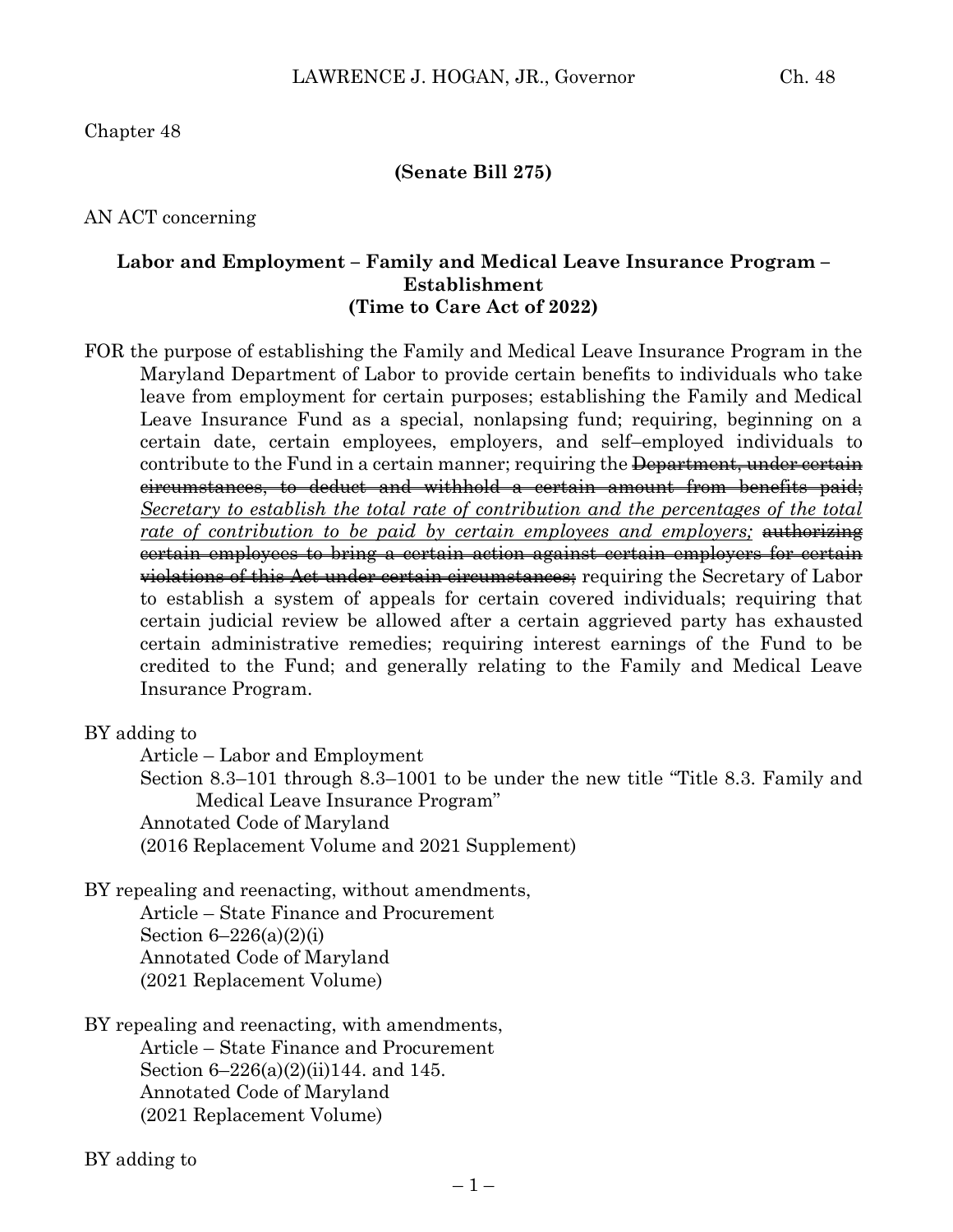Article – State Finance and Procurement Section 6–226(a)(2)(ii)146. Annotated Code of Maryland (2021 Replacement Volume)

SECTION 1. BE IT ENACTED BY THE GENERAL ASSEMBLY OF MARYLAND, That the Laws of Maryland read as follows:

## **Article – Labor and Employment**

## **TITLE 8.3. FAMILY AND MEDICAL LEAVE INSURANCE PROGRAM.**

**SUBTITLE 1. DEFINITIONS; GENERAL PROVISIONS.**

**8.3–101.**

**(A) IN THIS TITLE THE FOLLOWING WORDS HAVE THE MEANINGS INDICATED.**

**(B) "APPLICATION YEAR" MEANS THE 12–MONTH PERIOD BEGINNING ON THE FIRST DAY OF THE CALENDAR WEEK IN WHICH A COVERED INDIVIDUAL FILES AN APPLICATION FOR BENEFITS.**

**(C) "BENEFITS" MEANS THE MONEY PAYABLE UNDER THIS TITLE TO A COVERED INDIVIDUAL.**

**(D) "COVERED EMPLOYEE" MEANS AN EMPLOYEE WHO HAS WORKED AT LEAST 680 HOURS OVER THE 12–MONTH PERIOD IMMEDIATELY PRECEDING THE DATE ON WHICH LEAVE IS TO BEGIN.**

**(E) "COVERED INDIVIDUAL" MEANS A COVERED EMPLOYEE OR A SELF–EMPLOYED INDIVIDUAL WHO ELECTS TO PARTICIPATE IN THE PROGRAM UNDER § 8.3–201 OF THIS TITLE.**

**(F) "DEPARTMENT" MEANS THE MARYLAND DEPARTMENT OF LABOR.**

**(G) "DEPLOYMENT" MEANS A SERVICE MEMBER ACTING UNDER OFFICIAL ORDERS WHO, ON ANY DAY, IS PERFORMING SERVICE IN A TRAINING EXERCISE OR OPERATION AT A LOCATION OR UNDER CIRCUMSTANCES THAT MAKE IT IMPOSSIBLE OR INFEASIBLE FOR THE SERVICE MEMBER TO SPEND OFF–DUTY TIME IN THE HOUSING IN WHICH THE SERVICE MEMBER RESIDES WHEN ON GARRISON DUTY AT THE SERVICE MEMBER'S PERMANENT DUTY STATION OR HOMEPORT.**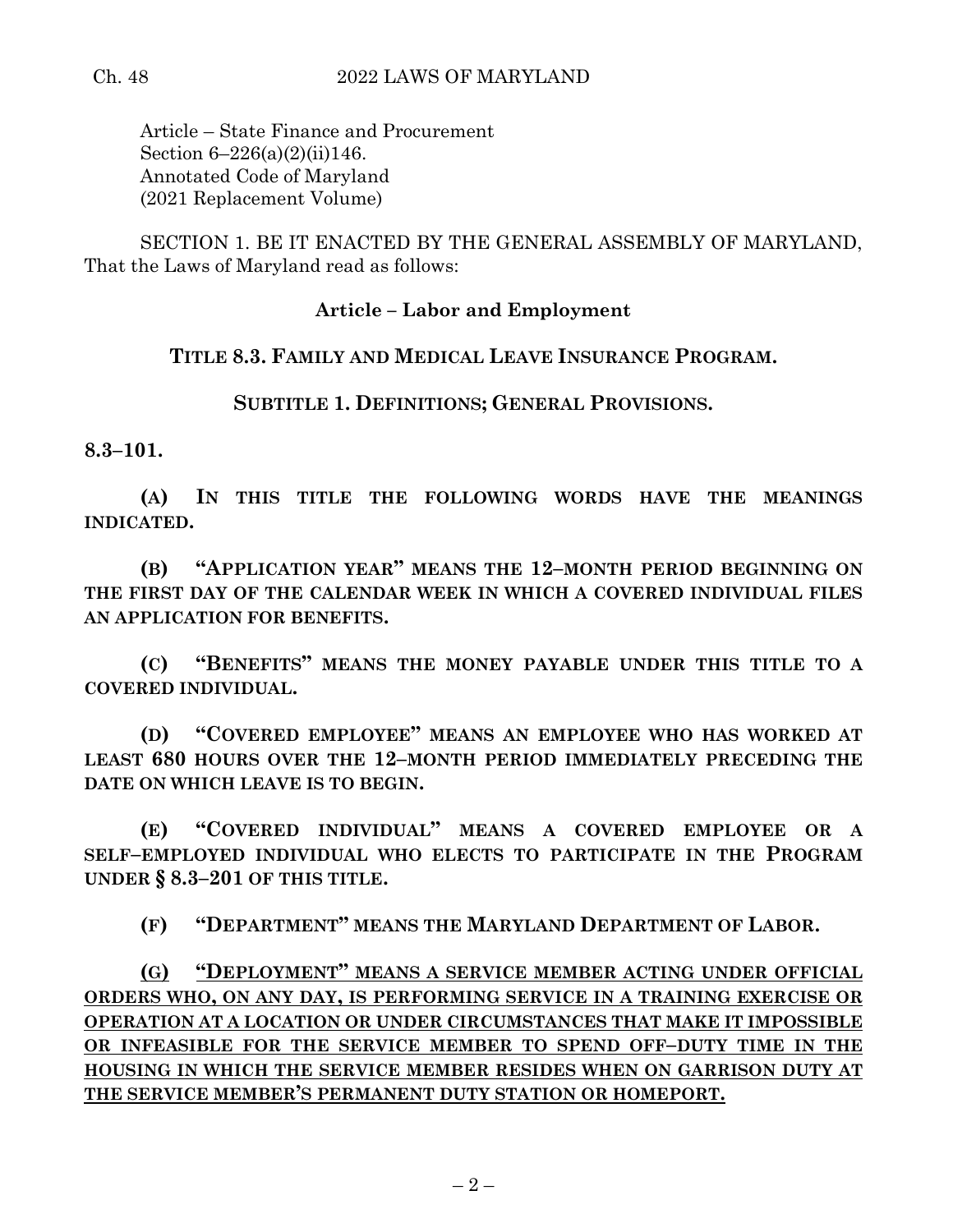# **(2) "EMPLOYER" DOES NOT INCLUDE AN INDIVIDUAL WHO:**

**(I) IS THE SOLE OWNER OF A SOLE PROPRIETORSHIP, LIMITED LIABILITY COMPANY, C CORPORATION, OR S CORPORATION; AND**

**(II) IS THE ONLY INDIVIDUAL EMPLOYED BY THE SOLE PROPRIETORSHIP, LIMITED LIABILITY COMPANY, C CORPORATION, OR S CORPORATION.**

**(H) (I) "FAMILY MEMBER" MEANS:**

**(1) A BIOLOGICAL CHILD, AN ADOPTED CHILD, A FOSTER CHILD, OR A STEPCHILD OF THE COVERED INDIVIDUAL;**

**(2) A CHILD FOR WHOM THE COVERED INDIVIDUAL HAS LEGAL OR PHYSICAL CUSTODY OR GUARDIANSHIP;**

**(3) A CHILD FOR WHOM THE COVERED INDIVIDUAL STANDS IN LOCO PARENTIS, REGARDLESS OF THE CHILD'S AGE;**

**(4) A BIOLOGICAL PARENT, AN ADOPTIVE PARENT, A FOSTER PARENT, OR A STEPPARENT OF THE COVERED INDIVIDUAL OR OF THE COVERED INDIVIDUAL'S SPOUSE;**

**(5) THE LEGAL GUARDIAN OF THE COVERED INDIVIDUAL OR THE WARD OF THE COVERED INDIVIDUAL OR OF THE COVERED INDIVIDUAL'S SPOUSE;**

**(6) AN INDIVIDUAL WHO ACTED AS A PARENT OR STOOD IN LOCO PARENTIS TO THE COVERED INDIVIDUAL OR THE COVERED INDIVIDUAL'S SPOUSE WHEN THE COVERED INDIVIDUAL OR THE COVERED INDIVIDUAL'S SPOUSE WAS A MINOR;**

**(7) THE SPOUSE OF THE COVERED INDIVIDUAL;**

**(8) A BIOLOGICAL GRANDPARENT, AN ADOPTED GRANDPARENT, A FOSTER GRANDPARENT, OR A STEPGRANDPARENT OF THE COVERED INDIVIDUAL;**

**(9) A BIOLOGICAL GRANDCHILD, AN ADOPTED GRANDCHILD, A FOSTER GRANDCHILD, OR A STEPGRANDCHILD OF THE COVERED INDIVIDUAL; OR**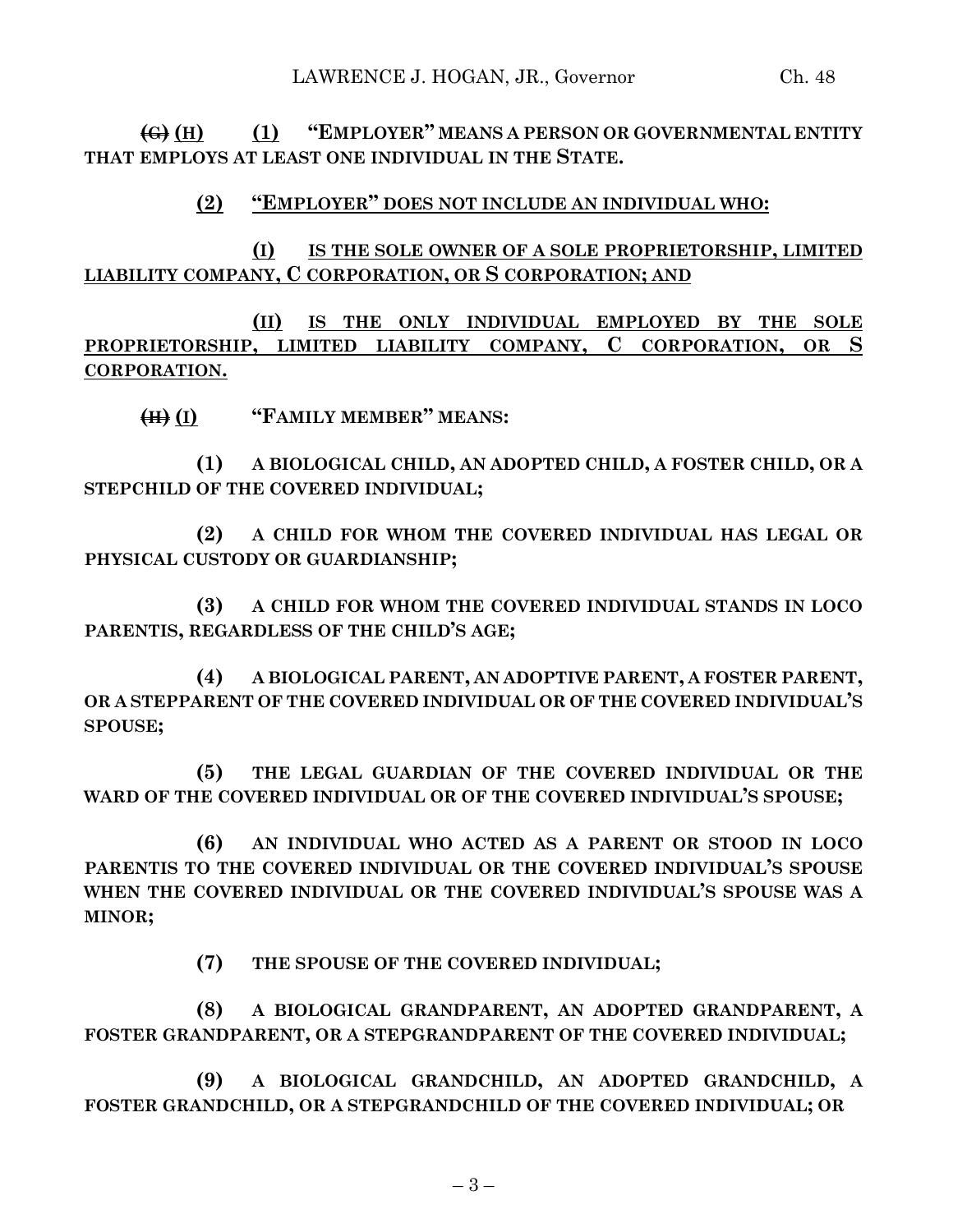**(10) A BIOLOGICAL SIBLING, AN ADOPTED SIBLING, A FOSTER SIBLING, OR A STEPSIBLING OF THE COVERED INDIVIDUAL.**

**(I) (J)"FUND" MEANS THE FAMILY AND MEDICAL LEAVE INSURANCE FUND ESTABLISHED UNDER § 8.3–501 OF THIS TITLE.**

**(J) (K) "GOVERNMENTAL ENTITY" HAS THE MEANING STATED IN § 8–101 OF THIS ARTICLE.**

**(K) "NEXT OF KIN" MEANS THE NEAREST BLOOD RELATIVE.**

**(L) "PROGRAM" MEANS THE FAMILY AND MEDICAL LEAVE INSURANCE PROGRAM ESTABLISHED UNDER § 8.3–301 OF THIS TITLE.**

**(M) "QUALIFYING EXIGENCY" MEANS ANY OF THE FOLLOWING REASONS FOR WHICH LEAVE MAY BE NEEDED BY A FAMILY MEMBER OF A SERVICE MEMBER:**

**(1) BECAUSE THE SERVICE MEMBER HAS RECEIVED NOTICE OF DEPLOYMENT WITHIN 7 DAYS BEFORE THE DEPLOYMENT IS TO BEGIN;**

**(2) TO ATTEND MILITARY EVENTS AND RELATED ACTIVITIES INCLUDING FAMILY SUPPORT PROGRAMS RELATED TO THE ACTIVE DUTY OF THE SERVICE MEMBER;**

**(3) TO ARRANGE, PROVIDE, OR ATTEND CHILD CARE OR SCHOOL ACTIVITIES ONLY WHEN THE SERVICE MEMBER IS ON ACTIVE DUTY CALL OR ACTIVE DUTY STATUS;**

**(4) TO MAKE FINANCIAL AND LEGAL ARRANGEMENTS FOR THE SERVICE MEMBER'S ABSENCE OR BECAUSE OF THE ABSENCE;**

**(5) TO ATTEND COUNSELING THAT:**

**(I) IS NEEDED DUE TO THE ACTIVE DUTY OR CALL TO ACTIVE DUTY STATUS OF THE SERVICE MEMBER; AND**

**(II) IS PROVIDED BY AN INDIVIDUAL WHO IS NOT A LICENSED HEALTH CARE PROVIDER;**

**(6) TO SPEND UP TO 15 CALENDAR DAYS WITH A SERVICE MEMBER WHO IS ON SHORT–TERM TEMPORARY REST AND RECUPERATION LEAVE DURING THE PERIOD OF DEPLOYMENT;**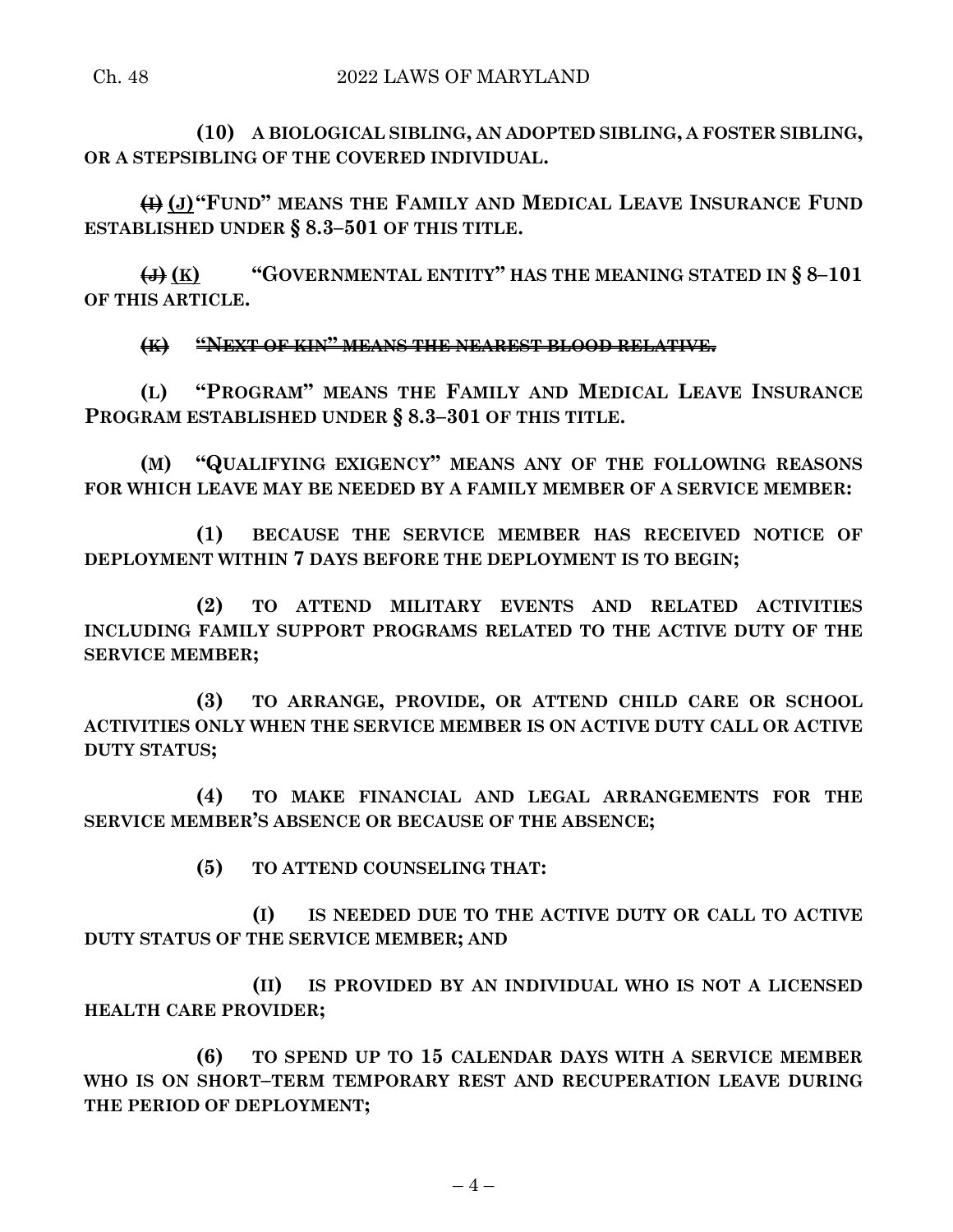**(7) TO ATTEND POSTDEPLOYMENT ACTIVITIES INCLUDING REINTEGRATION SERVICES FOR A PERIOD OF 90 DAYS IMMEDIATELY FOLLOWING THE TERMINATION OF ACTIVE STATUS;**

**(8) TO ATTEND TO MATTERS RELATED TO THE DEATH OF THE SERVICE MEMBER WHILE ON ACTIVE DUTY STATUS;**

**(9) TO ARRANGE FOR OR PROVIDE ALTERNATIVE CARE FOR A PARENT OF THE SERVICE MEMBER WHEN THE PARENT IS INCAPABLE OF SELF–CARE AND THE COVERED ACTIVE DUTY OR CALL TO ACTIVE DUTY NECESSITATES A CHANGE; OR**

**(10) BECAUSE OF ANY OTHER ISSUES THAT ARISE OUT OF ACTIVE DUTY OR A CALL TO ACTIVE DUTY THAT AN EMPLOYER AND COVERED EMPLOYEE AGREE SHOULD BE COVERED.**

**(N) "SECRETARY" MEANS THE SECRETARY OF LABOR.**

**(O) (1) "SERIOUS HEALTH CONDITION" MEANS AN ILLNESS, AN INJURY, AN IMPAIRMENT, OR A PHYSICAL OR MENTAL CONDITION THAT INVOLVES:**

**(I) INPATIENT CARE IN A HOSPITAL, HOSPICE, OR RESIDENTIAL HEALTH CARE FACILITY;**

**(II) CONTINUED TREATMENT BY A LICENSED HEALTH CARE PROVIDER; OR**

**(III) CONTINUED TREATMENT OR SUPERVISION AT HOME BY A LICENSED HEALTH CARE PROVIDER OR OTHER COMPETENT INDIVIDUAL UNDER THE SUPERVISION OF A LICENSED HEALTH CARE PROVIDER.**

**(2) "SERIOUS HEALTH CONDITION" INCLUDES AN ILLNESS, AN INJURY, AN IMPAIRMENT, OR A PHYSICAL OR MENTAL CONDITION DESCRIBED IN PARAGRAPH (1) OF THIS SUBSECTION THAT CONTINUES OVER AN EXTENDED PERIOD OF TIME AND REQUIRES INTERMITTENT TREATMENT.**

**(P) "SERVICE MEMBER" MEANS AN INDIVIDUAL WHO IS AN ACTIVE DUTY OR FORMER MEMBER OF:**

**(1) THE UNITED STATES ARMED FORCES;**

**(2) A RESERVE COMPONENT OF THE UNITED STATES ARMED FORCES;**

- **OR**
- **(3) THE NATIONAL GUARD OF ANY STATE.**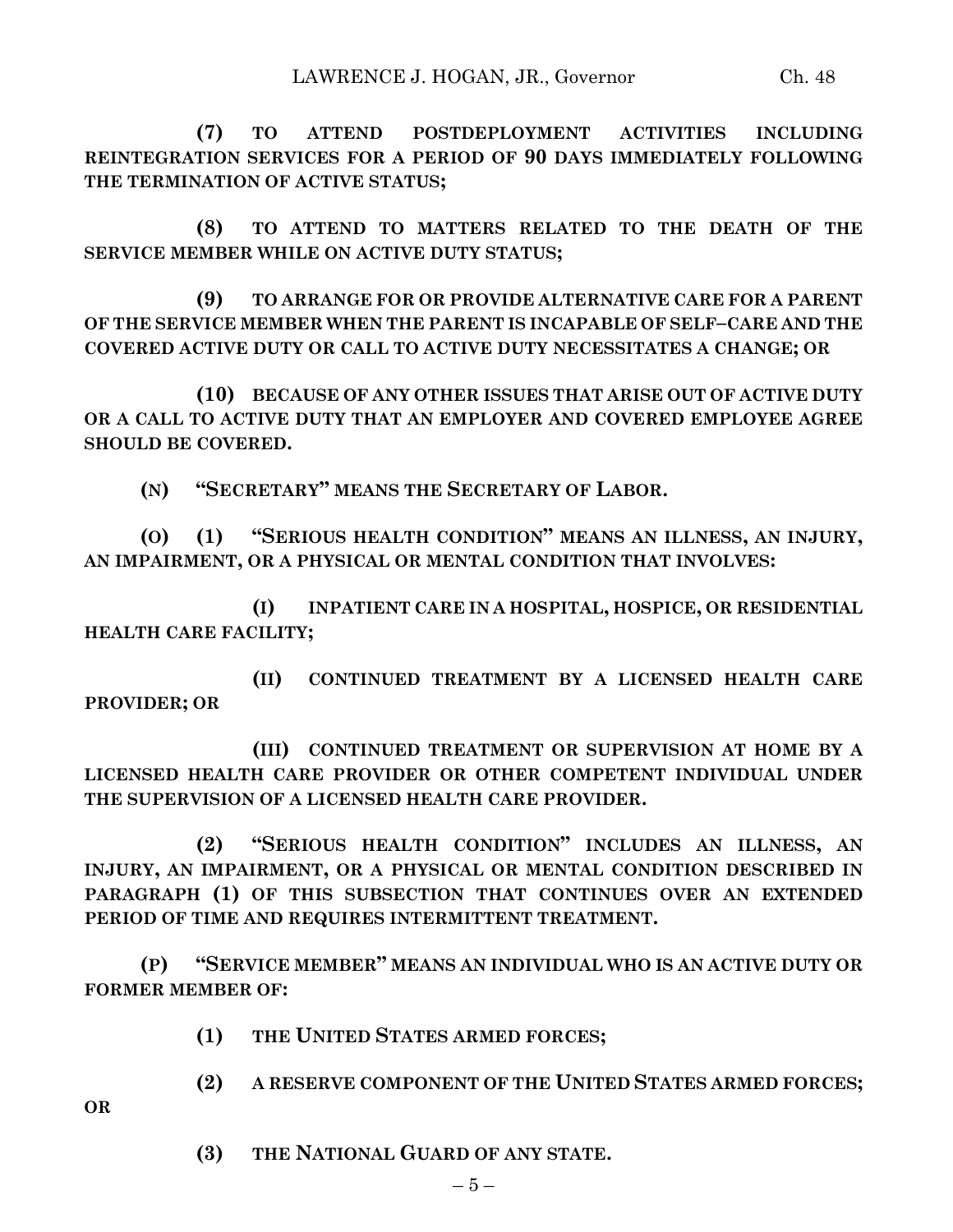**(Q) "TREATMENT" INCLUDES:**

**(1) EXAMINATIONS OR TESTING TO DETERMINE THE EXTENT TO WHICH A SERIOUS HEALTH CONDITION EXISTS OR PERSISTS;**

**(2) ONGOING OR PERIODIC EVALUATIONS OF THE SERIOUS HEALTH CONDITION; AND**

**(3) ACTUAL TREATMENT BY A HEALTH CARE PROVIDER.**

**8.3–102.**

**(A) (1) THIS SECTION SUBSECTION DOES NOT APPLY TO THE DISCLOSURE OF INFORMATION TO:**

**(1) (I) A PUBLIC EMPLOYEE IN THE PERFORMANCE OF THE PUBLIC EMPLOYEE'S OFFICIAL DUTIES;**

**(2) (II) THE INDIVIDUAL TO WHOM THE INFORMATION RELATES; OR**

**(3) (III) IF AN AUTHORIZED REPRESENTATIVE HAS THE SIGNED AUTHORIZATION OF THE INDIVIDUAL TO WHOM THE INFORMATION RELATES, THE AUTHORIZED REPRESENTATIVE.**

**(B) (2) AN EMPLOYEE OF THE DEPARTMENT MAY NOT DISCLOSE INFORMATION RELATING TO AN INDIVIDUAL WHO HAS APPLIED FOR OR RECEIVED BENEFITS UNDER THIS TITLE.**

**(B) THIS TITLE PREEMPTS THE AUTHORITY OF A LOCAL JURISDICTION TO ENACT A LAW ON OR AFTER JUNE 1, 2022, THAT ESTABLISHES A PAID FAMILY AND MEDICAL LEAVE INSURANCE PROGRAM FOR EMPLOYEES OF AN EMPLOYER OTHER THAN THE LOCAL JURISDICTION.**

**SUBTITLE 2. SCOPE OF TITLE.**

**8.3–201.**

**(A) IN THIS SECTION, "SELF–EMPLOYED INDIVIDUAL" INCLUDES AN INDIVIDUAL THAT:**

**(1) IS THE SOLE OWNER OF A SOLE PROPRIETORSHIP, LIMITED LIABILITY COMPANY, C CORPORATION, OR S CORPORATION; AND**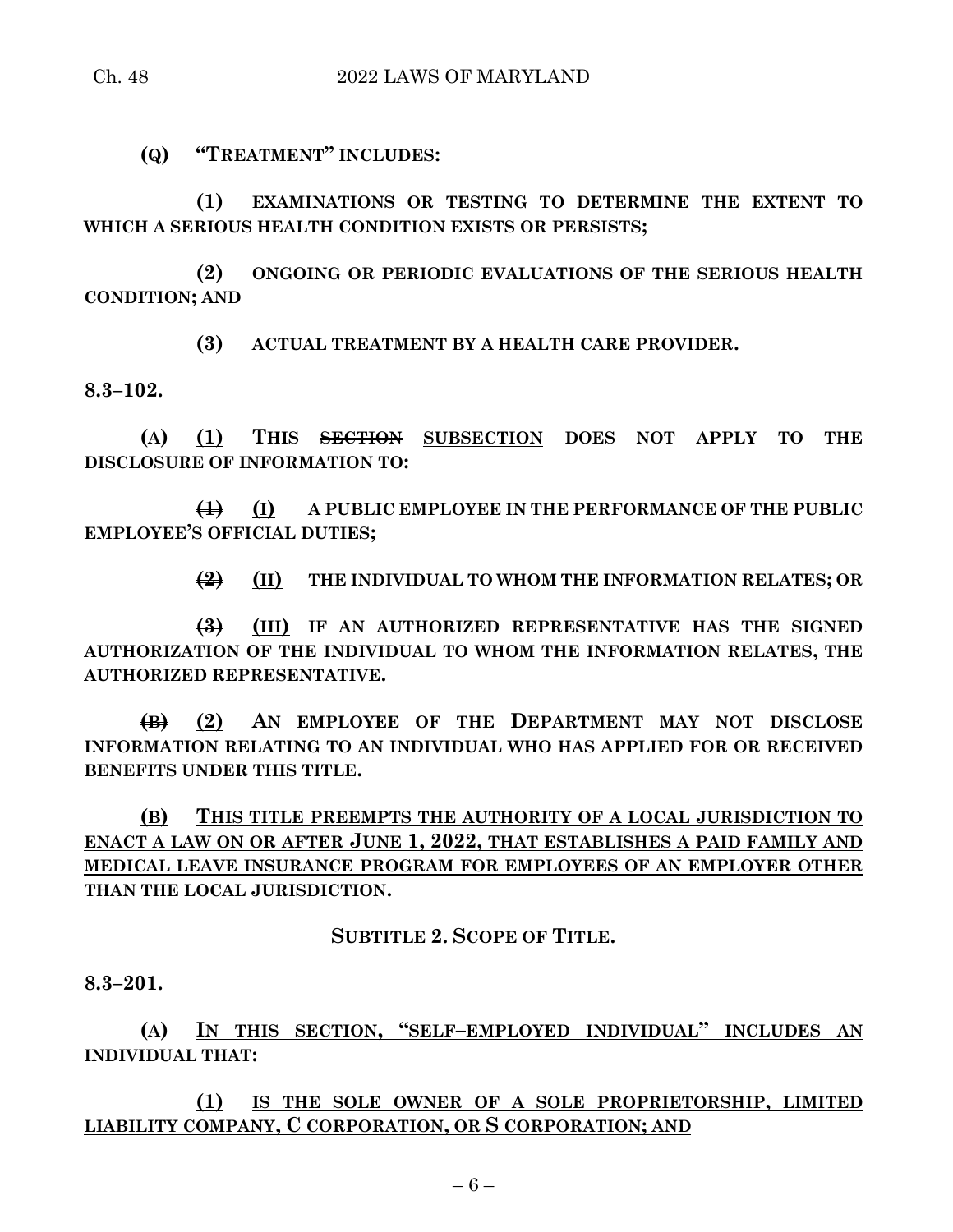**(2) IS THE ONLY INDIVIDUAL EMPLOYED BY THE SOLE PROPRIETORSHIP, LIMITED LIABILITY COMPANY, C CORPORATION, OR S CORPORATION.**

**(B) (1) A SELF–EMPLOYED INDIVIDUAL MAY ELECT TO PARTICIPATE IN THE PROGRAM BY FILING A WRITTEN NOTICE OF ELECTION WITH THE SECRETARY IN ACCORDANCE WITH REGULATIONS ADOPTED BY THE SECRETARY.**

**(2) AN ELECTION MADE UNDER PARAGRAPH (1) OF THIS SUBSECTION BECOMES EFFECTIVE ON THE DATE THE WRITTEN NOTICE IS FILED.**

**(B) (C) (1) IF A SELF–EMPLOYED INDIVIDUAL ELECTS TO PARTICIPATE IN THE PROGRAM UNDER SUBSECTION (A) (B) OF THIS SECTION, THE INDIVIDUAL SHALL PARTICIPATE FOR AN INITIAL PERIOD OF NOT LESS THAN 3 YEARS.**

**(2) ONCE THE INITIAL PARTICIPATION PERIOD EXPIRES, THE SELF–EMPLOYED INDIVIDUAL MAY RENEW PARTICIPATION IN THE PROGRAM FOR A PERIOD OF NOT LESS THAN 1 YEAR.**

**(3) IF THE SELF–EMPLOYED INDIVIDUAL DOES NOT WISH TO RENEW PARTICIPATION IN THE PROGRAM UNDER PARAGRAPH (2) OF THIS SUBSECTION, WITHIN 30 DAYS BEFORE THE PARTICIPATION PERIOD EXPIRES, THE SELF–EMPLOYED INDIVIDUAL SHALL NOTIFY THE SECRETARY IN WRITING OF THE SELF–EMPLOYED INDIVIDUAL'S WITHDRAWAL FROM THE PROGRAM.**

**(C) (D) DURING THE PERIOD A SELF–EMPLOYED INDIVIDUAL PARTICIPATES IN THE PROGRAM, THE SELF–EMPLOYED INDIVIDUAL SHALL PAY THE CONTRIBUTION REQUIRED UNDER § 8.3–601 OF THIS TITLE.**

**8.3–202.**

**THIS TITLE MAY NOT BE CONSTRUED TO DIMINISH AN EMPLOYER'S OBLIGATION TO COMPLY WITH A COLLECTIVE BARGAINING AGREEMENT OR AN EMPLOYER POLICY THAT ALLOWS AN EMPLOYEE TO TAKE LEAVE FOR A LONGER PERIOD OF TIME THAN THE EMPLOYEE WOULD BE ABLE TO RECEIVE BENEFITS UNDER THIS TITLE.**

**8.3–203.**

**(A) AN EMPLOYEE'S RIGHT TO BENEFITS UNDER THIS TITLE MAY NOT BE DIMINISHED BY A COLLECTIVE BARGAINING AGREEMENT ENTERED INTO OR RENEWED OR BY AN EMPLOYER POLICY ADOPTED OR RETAINED ON OR AFTER JUNE 1, 2022.**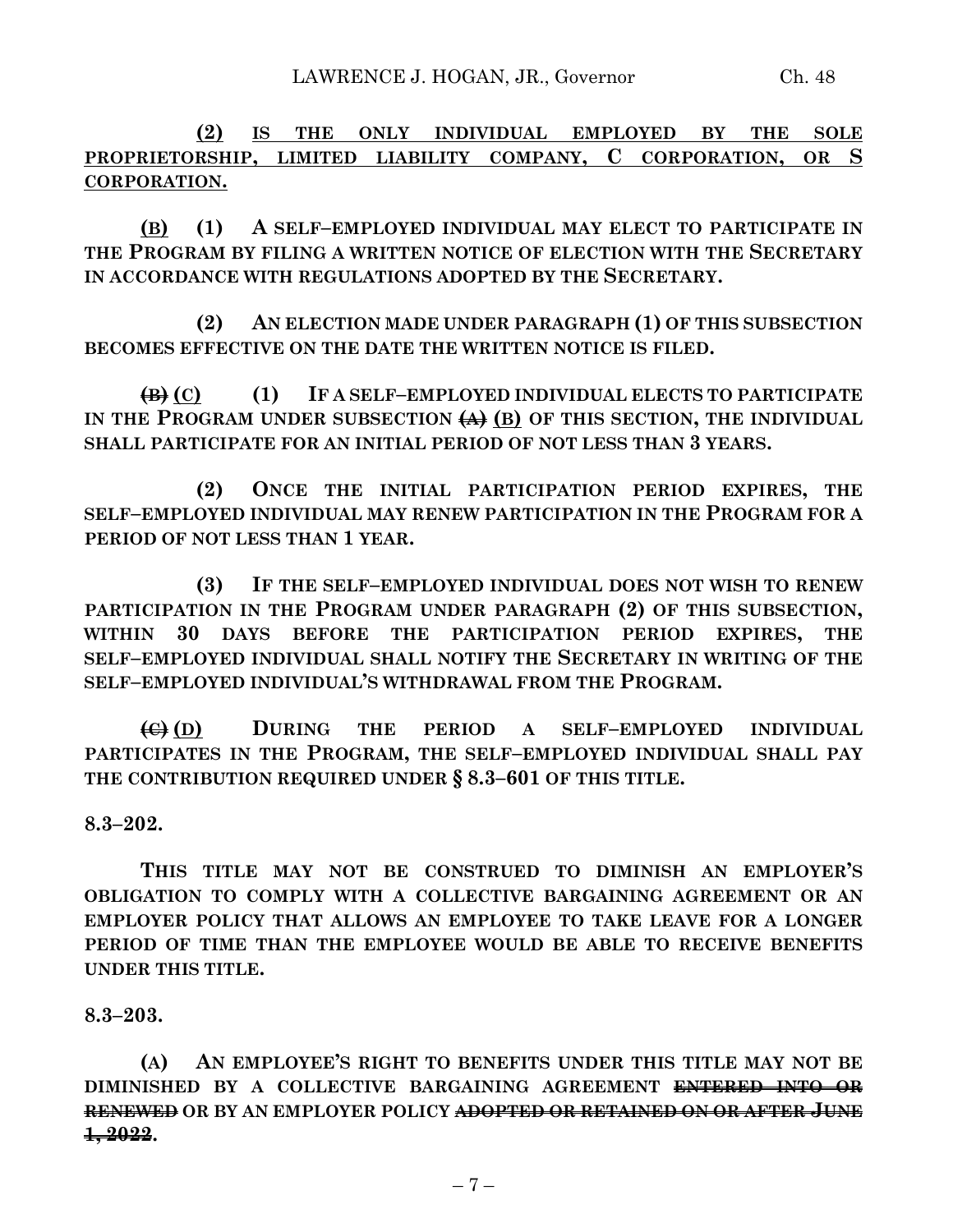#### Ch. 48 2022 LAWS OF MARYLAND

**(B) AN AGREEMENT TO WAIVE THE EMPLOYEE'S RIGHTS UNDER THIS TITLE IS VOID AS AGAINST PUBLIC POLICY.**

## **SUBTITLE 3. ESTABLISHMENT OF PROGRAM.**

**8.3–301.**

**THERE IS A FAMILY AND MEDICAL LEAVE INSURANCE PROGRAM IN THE DEPARTMENT.**

**8.3–302.**

**THE PURPOSE OF THE PROGRAM IS TO PROVIDE TEMPORARY BENEFITS TO A COVERED INDIVIDUAL WHO IS TAKING LEAVE FROM EMPLOYMENT:**

**(1) TO CARE FOR A CHILD DURING THE FIRST YEAR AFTER THE CHILD'S BIRTH OR AFTER THE PLACEMENT OF THE CHILD THROUGH FOSTER CARE, KINSHIP CARE, OR ADOPTION;**

**(2) TO CARE FOR A FAMILY MEMBER WITH A SERIOUS HEALTH CONDITION;**

**(3) BECAUSE THE COVERED INDIVIDUAL HAS A SERIOUS HEALTH CONDITION THAT RESULTS IN THE COVERED INDIVIDUAL BEING UNABLE TO PERFORM THE FUNCTIONS OF THE COVERED INDIVIDUAL'S POSITION;**

**(4) TO CARE FOR A SERVICE MEMBER WHO IS THE COVERED INDIVIDUAL'S NEXT OF KIN; OR**

**(5) BECAUSE THE COVERED INDIVIDUAL HAS A QUALIFYING EXIGENCY ARISING OUT OF THE DEPLOYMENT OF A SERVICE MEMBER WHO IS A FAMILY MEMBER OF THE COVERED INDIVIDUAL.**

#### **SUBTITLE 4. ADMINISTRATION.**

**8.3–401.**

**THIS TITLE SHALL BE ADMINISTERED UNDER THE SUPERVISION OF THE SECRETARY.**

**8.3–402.**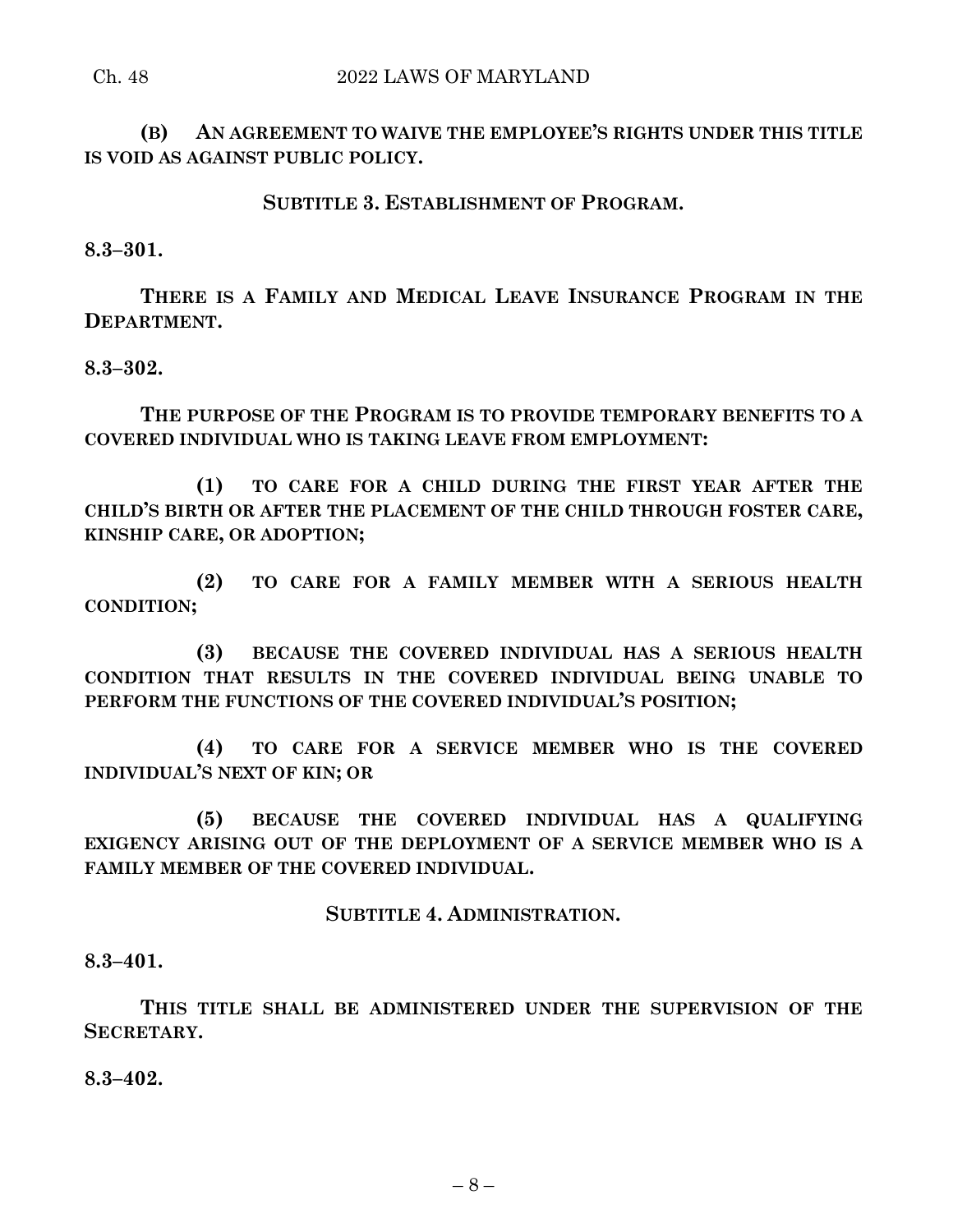**THE SECRETARY MAY DELEGATE TO AN EMPLOYEE OF THE DEPARTMENT ANY POWER OR DUTY THAT IS REASONABLE AND PROPER FOR THE ADMINISTRATION OF THIS TITLE.**

**8.3–403.**

**(A) THE SECRETARY***, IN CONSULTATION WITH OTHER STATE AGENCIES AND RELEVANT STAKEHOLDERS,* **SHALL:**

**(1) SUBJECT TO SUBSECTION (B) OF THIS SECTION, ADOPT REGULATIONS NECESSARY TO CARRY OUT THIS TITLE;**

**(2) ESTABLISH PROCEDURES AND FORMS FOR FILING CLAIMS FOR BENEFITS, INCLUDING:**

**(I) PROCEDURES FOR NOTIFYING AN EMPLOYER WITHIN 5 BUSINESS DAYS AFTER AN EMPLOYEE OF THE EMPLOYER FILES A CLAIM FOR BENEFITS UNDER THIS TITLE; AND**

**(II) NOTICES OF ELECTIONS BY SELF–EMPLOYED INDIVIDUALS FOR BENEFITS UNDER § 8.3–201 OF THIS TITLE;**

**(3) USE INFORMATION–SHARING AND INTEGRATION TECHNOLOGY TO FACILITATE THE DISCLOSURE OF RELEVANT INFORMATION OR RECORDS NEEDED FOR THE ADMINISTRATION OF THIS TITLE; AND**

**(4) SUBJECT TO SUBSECTION (D) OF THIS SECTION, CARRY OUT A PUBLIC EDUCATION PROGRAM.**

**(B) THE REGULATIONS ADOPTED UNDER SUBSECTION (A)(1) OF THIS SECTION SHALL BE CONSISTENT WITH REGULATIONS ADOPTED TO IMPLEMENT THE FEDERAL FAMILY AND MEDICAL LEAVE ACT AND ANY RELEVANT STATE LAWS TO THE EXTENT THAT THE ADOPTED REGULATIONS DO NOT CONFLICT WITH THIS TITLE.**

**(C) (1) SUBJECT TO PARAGRAPH (2) OF THIS SUBSECTION, A COVERED INDIVIDUAL UNDER § 8.3–302(2), (3), (4), OR (5) OF THIS TITLE SHALL PROVIDE CERTIFICATION FOR A CLAIM FOR BENEFITS UNDER THIS TITLE.**

**(2) A CERTIFICATION FOR A CLAIM FOR BENEFITS FOR A COVERED INDIVIDUAL UNDER § 8.3–302(2), (3), OR (4) OF THIS TITLE SHALL INCLUDE:**

**(I) THE DATE ON WHICH THE SERIOUS HEALTH CONDITION OF THE FAMILY MEMBER, COVERED INDIVIDUAL, OR SERVICE MEMBER COMMENCED;**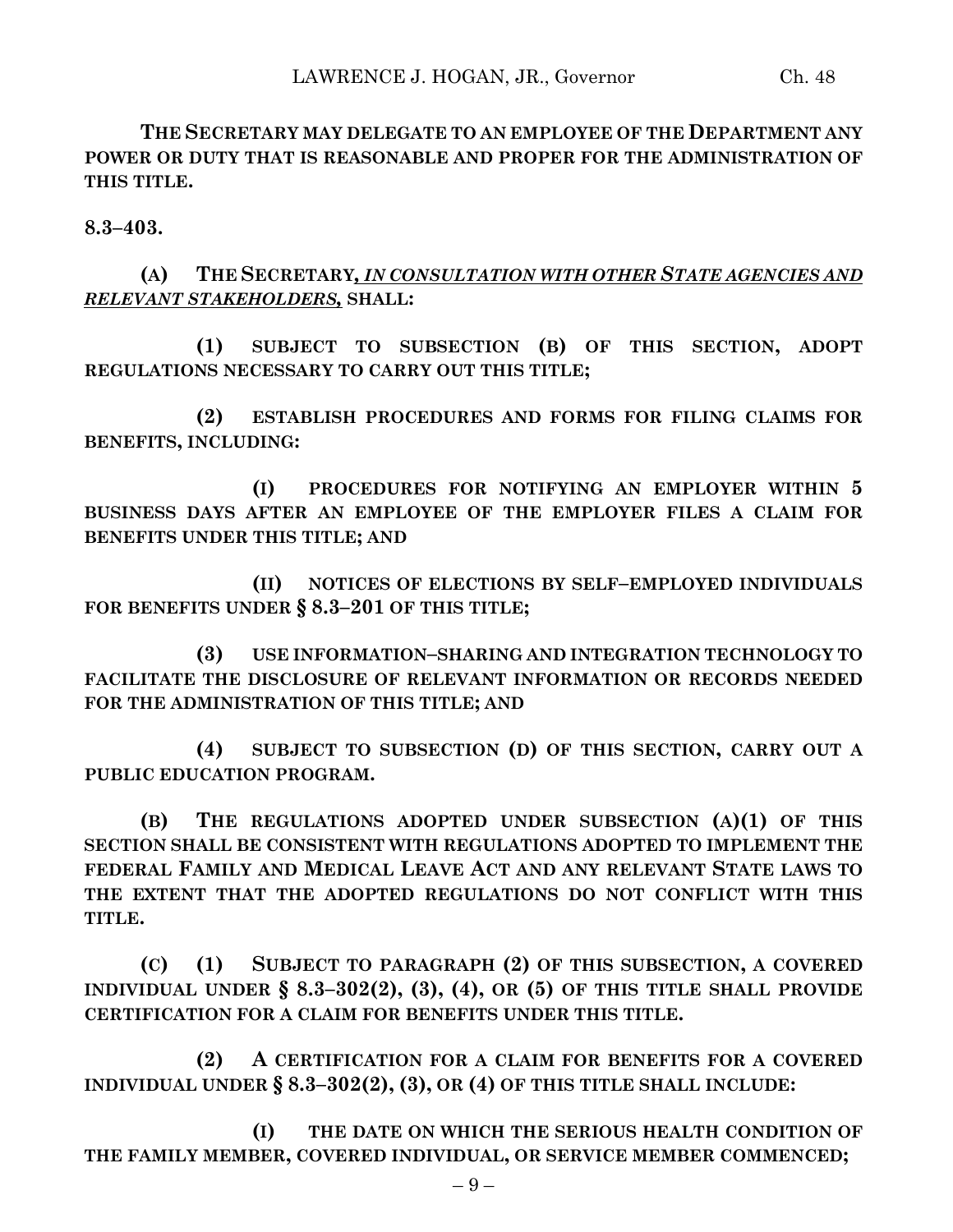**(II) THE PROBABLE DURATION OF THE SERIOUS HEALTH CONDITION;**

**(III) THE APPROPRIATE FACTS RELATED TO THE SERIOUS HEALTH CONDITION WITHIN THE KNOWLEDGE OF THE LICENSED HEALTH CARE PROVIDER;**

**(IV) 1. FOR A CLAIM FOR BENEFITS UNDER § 8.3–302(2) OF THIS TITLE, A STATEMENT THAT THE COVERED INDIVIDUAL NEEDS TO CARE FOR A FAMILY MEMBER AND AN ESTIMATE OF THE AMOUNT OF TIME REQUIRED TO PROVIDE THE CARE; OR**

**2. FOR A CLAIM FOR BENEFITS UNDER § 8.3–302(3) OF THIS TITLE, A STATEMENT THAT THE COVERED INDIVIDUAL IS UNABLE TO PERFORM THE FUNCTIONS OF THE COVERED INDIVIDUAL'S POSITION; AND**

**(V) 1. FOR A CERTIFICATION FOR INTERMITTENT LEAVE UNDER § 8.3–302(2) OR (4) OF THIS TITLE, THE EXPECTED DATES AND DURATION OF THE LEAVE A STATEMENT THAT THE COVERED INDIVIDUAL NEEDS TO CARE FOR A FAMILY MEMBER OR SERVICE MEMBER AND THE EXPECTED DURATION OF THE INTERMITTENT LEAVE; OR**

**2. FOR A CERTIFICATION OF INTERMITTENT LEAVE UNDER § 8.3–302(3) OF THIS TITLE, A STATEMENT THAT THE COVERED INDIVIDUAL IS UNABLE TO PERFORM THE FUNCTIONS OF THE COVERED INDIVIDUAL'S POSITION AND THE EXPECTED DURATION OF THE INTERMITTENT LEAVE.**

**(3) THE SECRETARY SHALL ESTABLISH:**

**(I) STANDARDS IN REGULATION FOR THE CERTIFICATION OF CLAIMS FOR BENEFITS UNDER § 8.3–302(5) OF THIS TITLE;**

**(II) STANDARDS FOR VERIFYING THE IDENTITY OF A FAMILY MEMBER FOR A CLAIM FOR BENEFITS UNDER § 8.3–302(2) OF THIS TITLE; AND**

**(III) PROCEDURES FOR DENYING A CLAIM FOR BENEFITS UNDER THIS TITLE IF A COVERED EMPLOYEE'S ABSENCE WILL CAUSE A DEMONSTRATED HARDSHIP TO THE EMPLOYER; AND**

**(IV) PROCEDURES FOR AN EMPLOYER TO PROVIDE EVIDENCE OF SUSPECTED FRAUD TO THE SECRETARY.**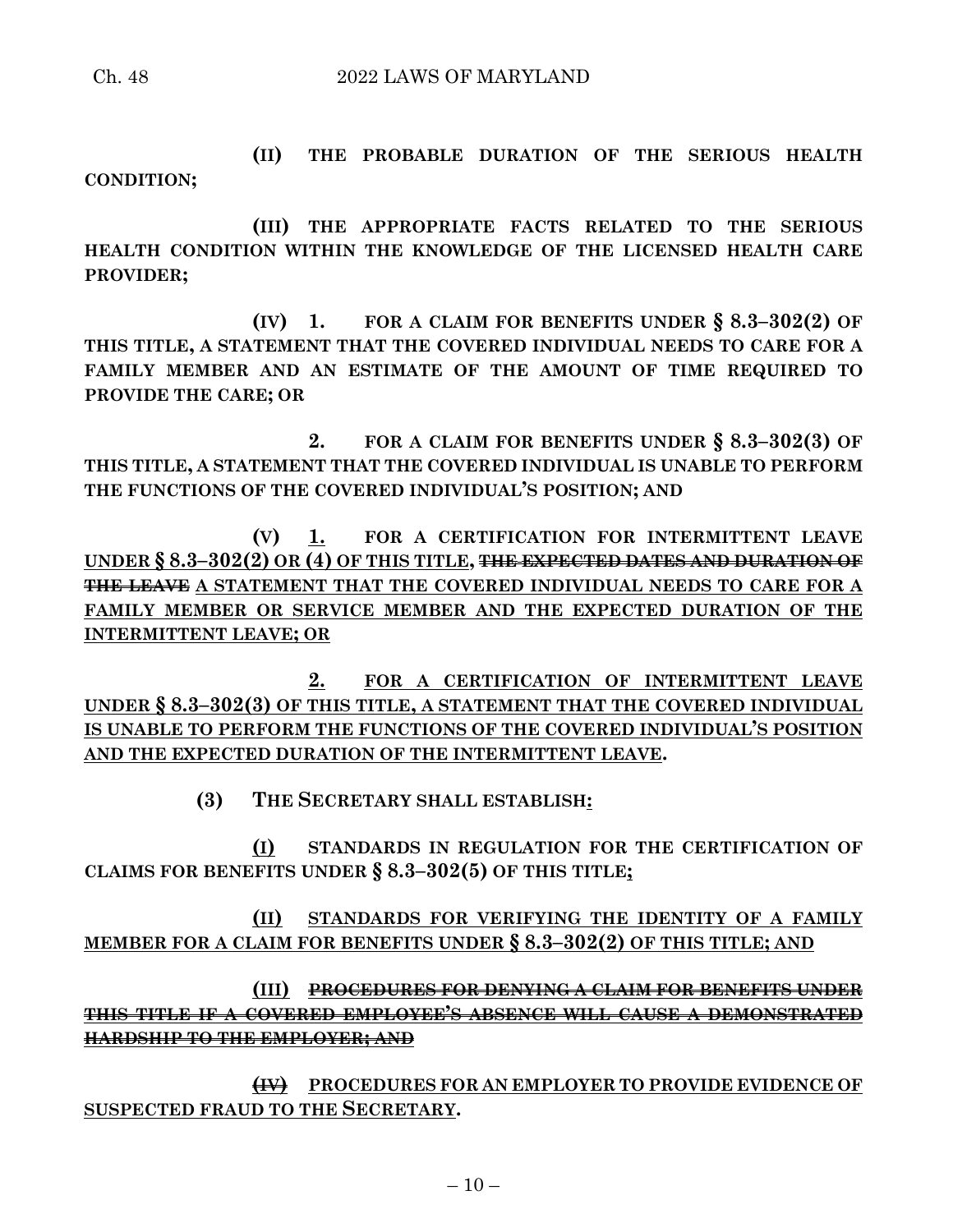**(D) (1) THE SECRETARY MAY USE A PORTION OF THE FUNDS PAID UNDER § 8.3–601 OF THIS TITLE OR OTHER AVAILABLE FUNDING TO PAY FOR AND CARRY OUT THE REQUIREMENTS UNDER SUBSECTION (A)(4) OF THIS SECTION.**

**(2) MATERIALS USED IN THE PUBLIC EDUCATION PROGRAM REQUIRED UNDER SUBSECTION (A)(4) OF THIS SECTION SHALL BE MADE AVAILABLE IN ENGLISH AND SPANISH.**

**8.3–404.**

**(A) TO SUBJECT TO § 8.3–905 OF THIS TITLE, TO ENFORCE THIS TITLE, THE SECRETARY MAY:**

**(1) CONDUCT AN INVESTIGATION UNDER THIS TITLE, ON THE SECRETARY'S OWN INITIATIVE OR ON RECEIPT OF A WRITTEN COMPLAINT;**

**(2) ADMINISTER AN OATH;**

**(3) CERTIFY TO AN OFFICIAL ACT;**

**(4) TAKE A DEPOSITION;**

**(5) ISSUE A SUBPOENA FOR THE ATTENDANCE OF A WITNESS TO TESTIFY OR THE PRODUCTION OF BOOKS, CORRESPONDENCE, MEMORANDA, PAPERS, OR OTHER RECORDS; AND**

**(6) BRING A CIVIL ACTION IN THE COUNTY WHERE THE VIOLATION ALLEGEDLY OCCURRED.**

**(B) (1) A SUBPOENA ISSUED UNDER SUBSECTION (A)(5) OF THIS SECTION SHALL BE SERVED IN ANY MANNER IN WHICH A SUBPOENA OF A COURT MAY BE SERVED.**

**(2) IF A PERSON FAILS TO COMPLY WITH A SUBPOENA ISSUED UNDER SUBSECTION (A)(5) OF THIS SECTION ON A COMPLAINT FILED BY THE SECRETARY, THE CIRCUIT COURT FOR THE COUNTY WHERE THE INVESTIGATION IS BEING CONDUCTED OR WHERE THE PERSON RESIDES, IS PRESENT, OR TRANSACTS BUSINESS MAY ISSUE AN ORDER DIRECTING COMPLIANCE WITH THE SUBPOENA OR COMPELLING TESTIMONY.**

**(3) (I) SUBJECT TO SUBPARAGRAPH (II) OF THIS PARAGRAPH, A PERSON MAY NOT BE EXCUSED FROM COMPLYING WITH A SUBPOENA ISSUED UNDER SUBSECTION (A)(5) OF THIS SECTION ON THE GROUND THAT THE EVIDENCE OR**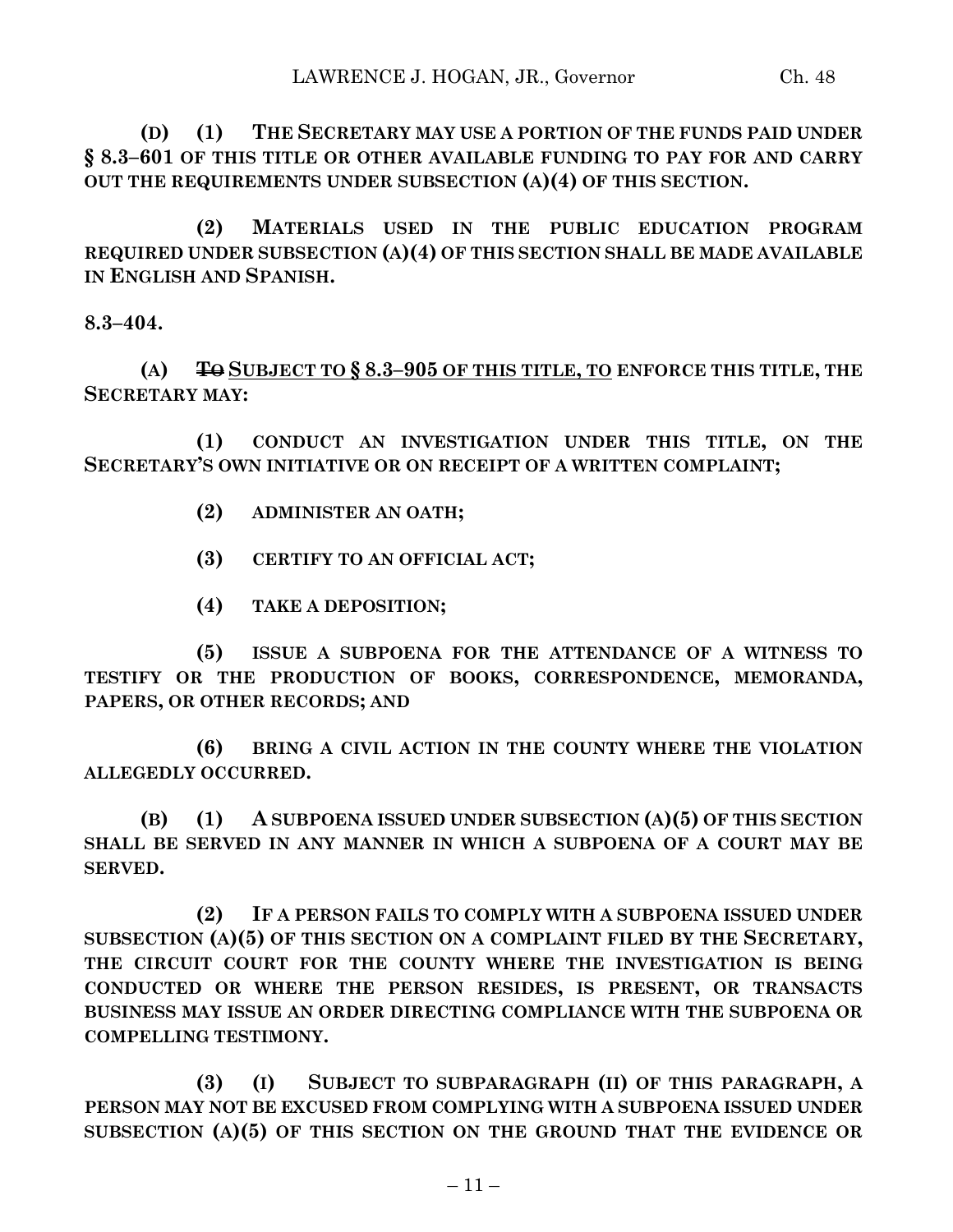**TESTIMONY REQUIRED MAY TEND TO INCRIMINATE THE PERSON OR SUBJECT THE PERSON TO A FORFEITURE OR PENALTY.**

**(II) 1. EXCEPT AS PROVIDED IN SUBSUBPARAGRAPH 2 OF THIS SUBPARAGRAPH, AFTER CLAIMING THE PRIVILEGE AGAINST SELF–INCRIMINATION, A PERSON MAY NOT BE PROSECUTED OR SUBJECTED TO ANY FORFEITURE OR PENALTY BECAUSE OF ANY MATTER, THING, OR TRANSACTION ABOUT WHICH THE PERSON IS COMPELLED TO PRODUCE EVIDENCE OR TESTIFY.**

**2. IF THE PERSON COMMITS PERJURY WHILE GIVING TESTIMONY, THE PERSON IS SUBJECT TO PROSECUTION FOR THAT OFFENSE.**

**8.3–405.**

**IN SUBJECT TO § 8.3–905 OF THIS TITLE, IN A CIVIL ACTION TO ENFORCE THIS TITLE, THE SECRETARY AND THE STATE MAY BE REPRESENTED BY:**

- **(1) THE ATTORNEY GENERAL; OR**
- **(2) ANY QUALIFIED ATTORNEY WHO:**
	- **(I) IS A SALARIED EMPLOYEE OF THE SECRETARY; AND**

**(II) ON RECOMMENDATION OF THE ATTORNEY GENERAL, IS DESIGNATED TO REPRESENT THE SECRETARY OR THE BOARD OF APPEALS AND THE STATE.**

## **8.3–406.**

**(A) ON OR BEFORE SEPTEMBER 1 EACH YEAR, THE SECRETARY SHALL SUBMIT TO THE GOVERNOR AND, IN ACCORDANCE WITH § 2–1257 OF THE STATE GOVERNMENT ARTICLE, THE GENERAL ASSEMBLY AN ANNUAL REPORT ON THE ADMINISTRATION AND OPERATION OF THIS TITLE DURING THE IMMEDIATELY PRECEDING FISCAL YEAR.**

- **(B) THE ANNUAL REPORT SHALL INCLUDE INFORMATION REGARDING:**
	- **(1) PROJECTED AND ACTUAL PROGRAM PARTICIPATION RATES;**
	- **(2) CONTRIBUTION RATES;**
	- **(3) PROJECTED AND ACTUAL FUND BALANCES;**
	- **(4) PUBLIC OUTREACH AND TECHNICAL ASSISTANCE EFFORTS;**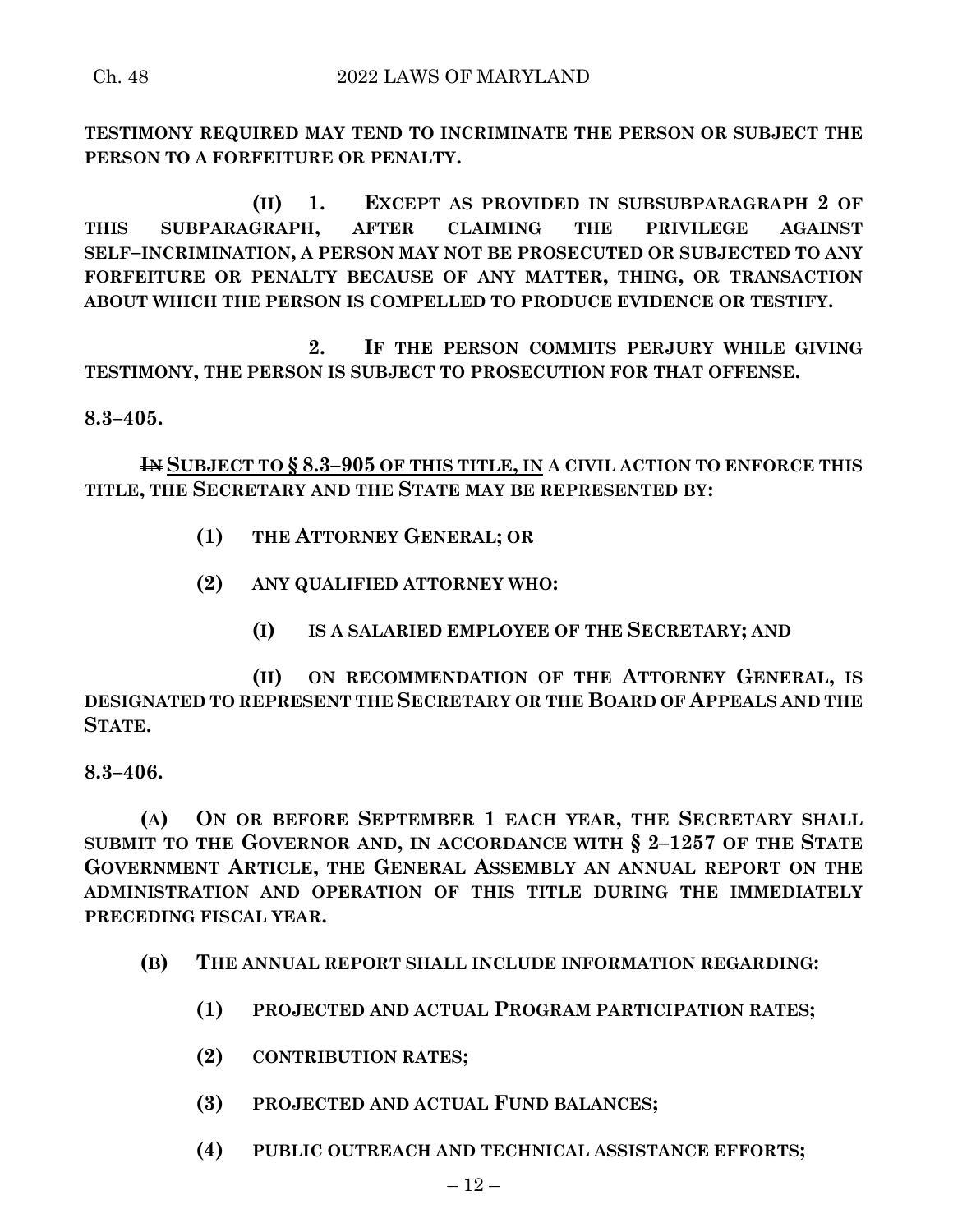## **(5) ALL ENFORCEMENT EFFORTS;**

**(6) THE NUMBER AND STATUS OF COMPLAINTS UNDER SUBTITLE 9 OF THIS TITLE; AND**

**(7) THE COST** *COSTS* **OF ADMINISTERING THE PROGRAM** *ATTRIBUTABLE TO EACH OF THE FOLLOWING:*

- *(I) EMPLOYERS;*
- *(II) EMPLOYEES OF EMPLOYERS;*
- *(III) SELF–EMPLOYED INDIVIDUALS; AND*
- *(IV) THE STATE;*

*(8) THE STATE AGENCIES AND RELEVANT STAKEHOLDERS THAT WERE CONSULTED AS REQUIRED UNDER THIS TITLE; AND*

*(9) THE CAPABILITY AND CAPACITY OF THE DEPARTMENT TO ADMINISTER THE PROGRAM AS COMPARED TO THE FINDINGS AND RECOMMENDATIONS OF THE CAPABILITY AND CAPACITY STUDY COMPLETED UNDER § 5 OF CHAPTER \_\_\_\_\_ (S.B. 275) OF THE ACTS OF THE GENERAL ASSEMBLY OF 2022***.**

**SUBTITLE 5. THE FAMILY AND MEDICAL LEAVE INSURANCE FUND.**

**8.3–501.**

**THERE IS A FAMILY AND MEDICAL LEAVE INSURANCE FUND.**

**8.3–502.**

**(A) THE SECRETARY SHALL ADMINISTER THE FUND.**

**(B) THE FUND IS A SPECIAL, NONLAPSING FUND THAT IS NOT SUBJECT TO § 7–302 OF THE STATE FINANCE AND PROCUREMENT ARTICLE.**

**(C) THE STATE TREASURER SHALL HOLD THE FUND SEPARATELY, AND THE COMPTROLLER SHALL ACCOUNT FOR THE FUND.**

**8.3–503.**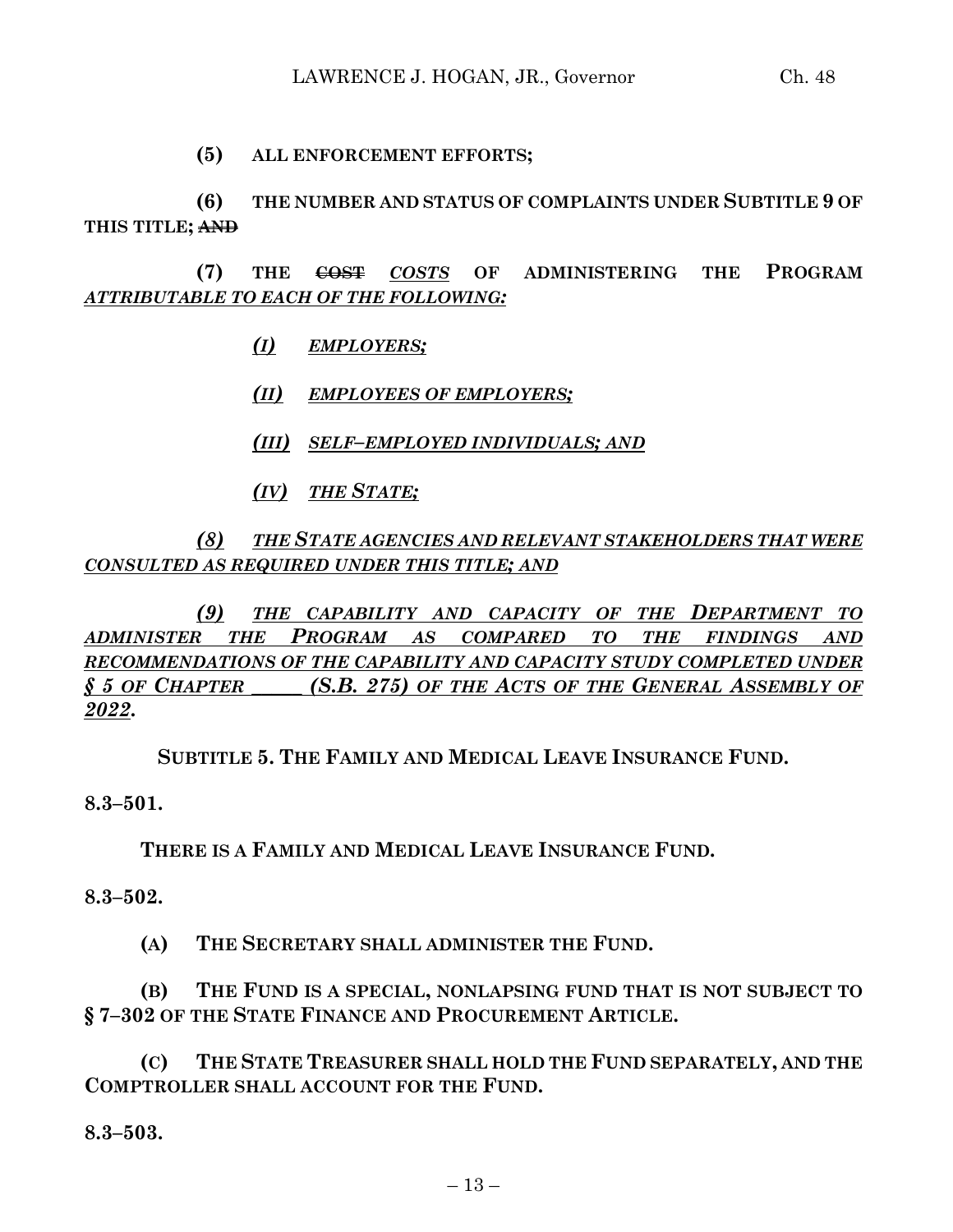**(A) THE FUND CONSISTS OF:**

**(1) EMPLOYEE CONTRIBUTIONS;**

**(2) SELF–EMPLOYED INDIVIDUAL CONTRIBUTIONS;**

**(3) EMPLOYER CONTRIBUTIONS;**

**(4) MONEY PAID TO THE FUND FOR THE PURPOSE OF REIMBURSING THE SECRETARY UNDER § 8.3–902 OF THIS TITLE FOR BENEFITS PAID IN ERROR;**

**(5) INTEREST EARNED ON MONEY IN THE FUND; AND**

**(6) MONEY RECEIVED FOR THE FUND FROM ANY OTHER SOURCE.**

**(B) MONEY IN THE FUND MAY BE COMMINGLED.**

**(C) THE FUND MAY BE USED ONLY FOR THE PURPOSES OF THIS TITLE.**

**8.3–504.**

**(A) (1) THE STATE TREASURER IS CUSTODIAN OF THE FUND.**

**(2) THE STATE TREASURER SHALL MANAGE THE FUND IN ACCORDANCE WITH REGULATIONS THAT THE SECRETARY ADOPTS.**

**(B) UNDER THE DIRECTION OF THE SECRETARY, THE STATE TREASURER SHALL ESTABLISH THE FUND ACCOUNT IN ANY FINANCIAL INSTITUTION IN WHICH THE GENERAL FUND OF THE STATE MAY BE DEPOSITED.**

**(C) ON RECEIPT OF ANY MONEY PAYABLE TO THE FUND, THE SECRETARY SHALL ENSURE IMMEDIATE DEPOSIT OF THE MONEY INTO THE FUND ACCOUNT AS REQUIRED BY THE STATE TREASURER.**

**(D) IN ACCORDANCE WITH REGULATIONS THAT THE SECRETARY ADOPTS, MONEY IN THE FUND ACCOUNT:**

**(1) SHALL BE USED TO PAY BENEFITS UNDER THIS TITLE; AND**

**(2) MAY BE USED TO PAY FOR:**

**(I) THE PUBLIC EDUCATION PROGRAM; AND**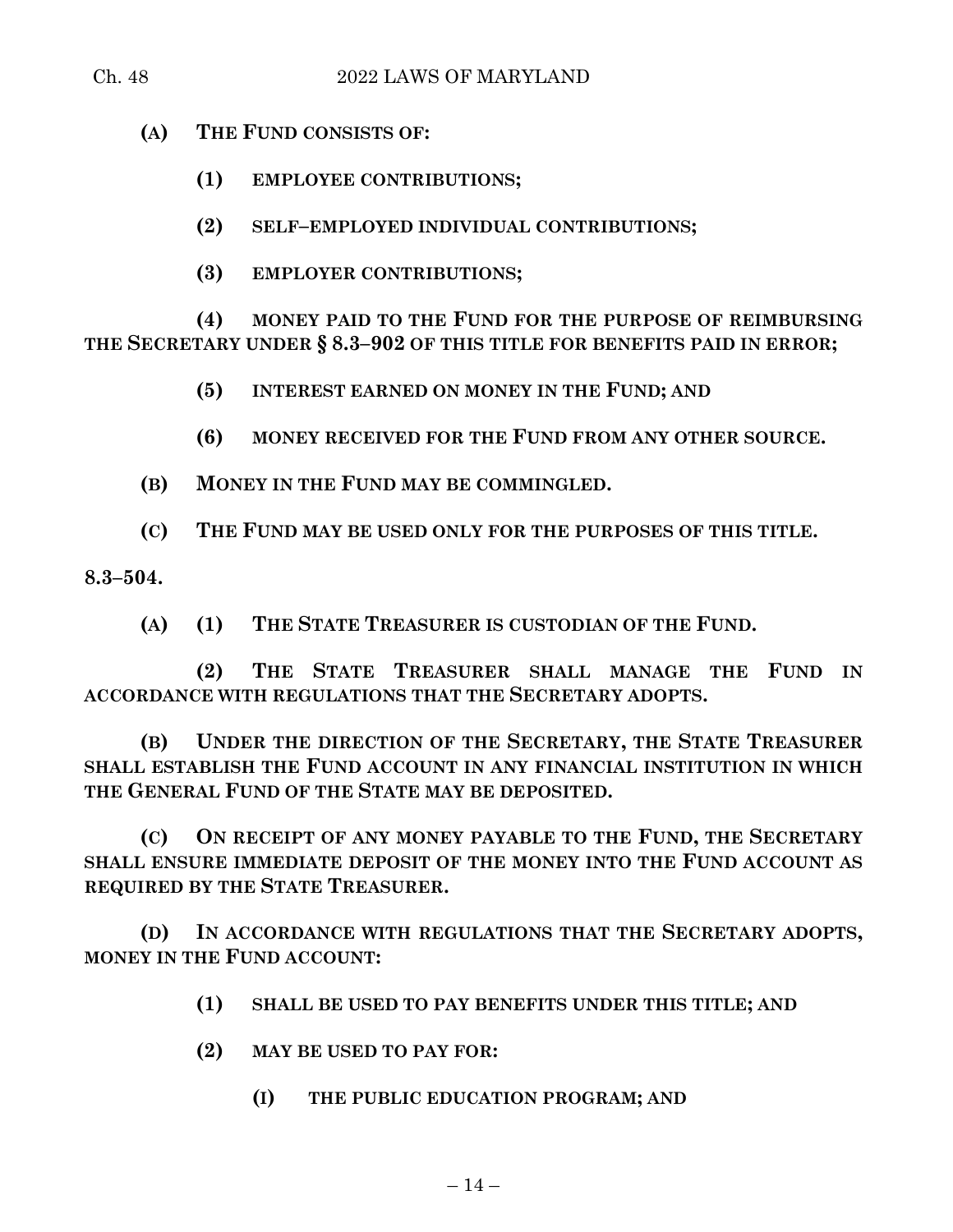**(II) ANY COSTS ASSOCIATED WITH THE INITIAL IMPLEMENTATION AND ONGOING ADMINISTRATION OF THIS TITLE.**

**8.3–505.**

**A CHECK THAT THE STATE TREASURER ISSUES TO PAY BENEFITS OR REFUNDS SHALL:**

**(1) BE ISSUED ONLY ON A WARRANT SIGNED BY THE SECRETARY;**

- **(2) BEAR THE SIGNATURE OF THE STATE TREASURER; AND**
- **(3) BE COUNTERSIGNED BY AN AUTHORIZED AGENT.**

**8.3–506.**

**THIS TITLE DOES NOT GRANT AN EMPLOYEE ANY PRIOR CLAIM OR RIGHT TO MONEY THE EMPLOYEE PAYS INTO THE FUND.**

## **SUBTITLE 6. CONTRIBUTIONS.**

**8.3–601.**

**(A) BEGINNING JANUARY 1, 2023 OCTOBER 1, 2023, EACH EMPLOYEE OF AN EMPLOYER, EACH EMPLOYER** *WITH 15 OR MORE EMPLOYEES***, AND EACH SELF–EMPLOYED INDIVIDUAL PARTICIPATING IN THE PROGRAM SHALL CONTRIBUTE TO THE FUND.**

**(B) (1) (I) SUBJECT TO SUBPARAGRAPH (II) OF THIS PARAGRAPH, THE SECRETARY ANNUALLY SHALL SET A TOTAL RATE OF CONTRIBUTION TO BE PAID IN ACCORDANCE WITH THIS SUBSECTION.**

**(II) THE TOTAL RATE OF CONTRIBUTION ESTABLISHED UNDER SUBPARAGRAPH (I) OF THIS PARAGRAPH:**

**1. MAY NOT EXCEED 0.75% OF AN EMPLOYEE'S WAGES;**

**2. SHALL BE APPLIED TO ALL WAGES UP TO AND INCLUDING THE SOCIAL SECURITY WAGE BASE;**

**3. SHALL BE SHARED EQUALLY BY EMPLOYERS AND**

**EMPLOYEES; AND**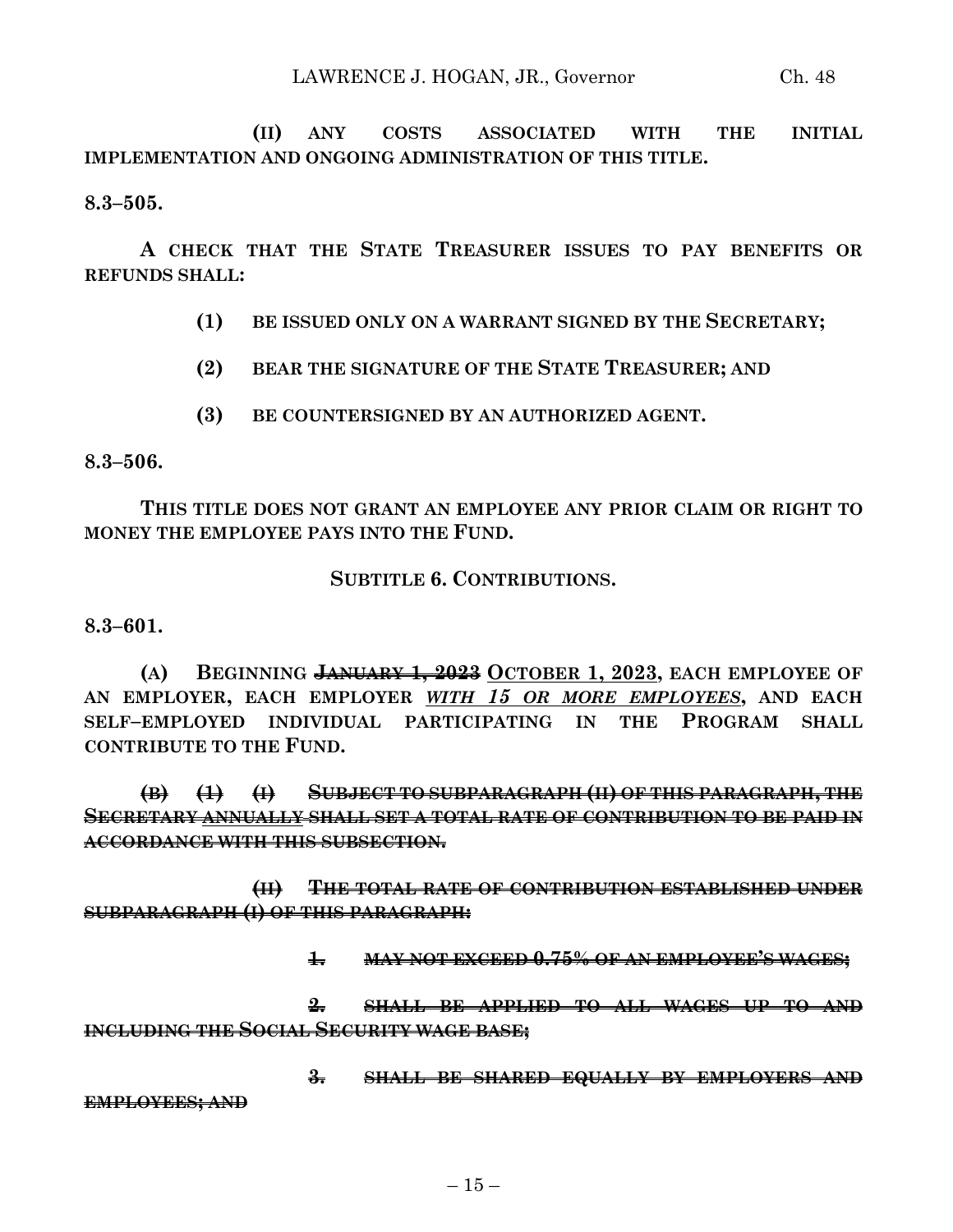**4. SHALL BE SUFFICIENT TO FUND THE BENEFITS PAYABLE UNDER THIS TITLE.**

**(2) EACH EMPLOYER SHALL CONTRIBUTE AN AMOUNT EQUAL TO 50% 25% OF THE TOTAL RATE OF CONTRIBUTION FOR EACH EMPLOYEE EMPLOYED BY THE EMPLOYER.**

*(B) ON OR BEFORE DECEMBER 1 EVERY 2 YEARS, BEGINNING IN 2022 2025, THE SECRETARY, IN CONSULTATION WITH STATE AGENCIES AND RELEVANT STAKEHOLDERS, SHALL CONDUCT A COST ANALYSIS OF THE PROGRAM THAT IS FOCUSED ON THE COST OF MAINTAINING SOLVENCY AND PAYING BENEFITS TO COVERED INDIVIDUALS.*

*(C) (1) ONCE EVERY 2 YEARS, BEGINNING IN 2023 2025, THE SECRETARY, IN CONSULTATION WITH STATE AGENCIES AND RELEVANT STAKEHOLDERS, SHALL STUDY AND MAKE RECOMMENDATIONS REGARDING THE FOLLOWING:*

*(I) THE APPROPRIATE TOTAL RATE OF CONTRIBUTION;*

*(II) THE APPROPRIATE COST–SHARING FORMULA BETWEEN EMPLOYERS AND EMPLOYEES FOR MAKING CONTRIBUTIONS TO FUND THE PROGRAM, INCLUDING VARIOUS FORMULAS THAT RANGE BETWEEN A COST SHARE OF:*

- *1. A. 75% PAID BY EMPLOYERS; AND*
- *B. 25% PAID BY EMPLOYEES; AND*
- *2. A. 25% PAID BY EMPLOYERS; AND*
- *B. 75% PAID BY EMPLOYEES;*

*(III) THE COST EFFICIENCY AND BENEFITS OF THE DEPARTMENT ISSUING A REQUEST FOR PROPOSALS SEEKING THE SERVICES OF AN OUTSIDE CONTRACTOR FOR THE FOLLOWING:*

- *1. PREMIUM COLLECTION;*
- *2. CLAIMS ADMINISTRATION;*
- *3. DATA MANAGEMENT;*
- *4. FRAUD CONTROL;*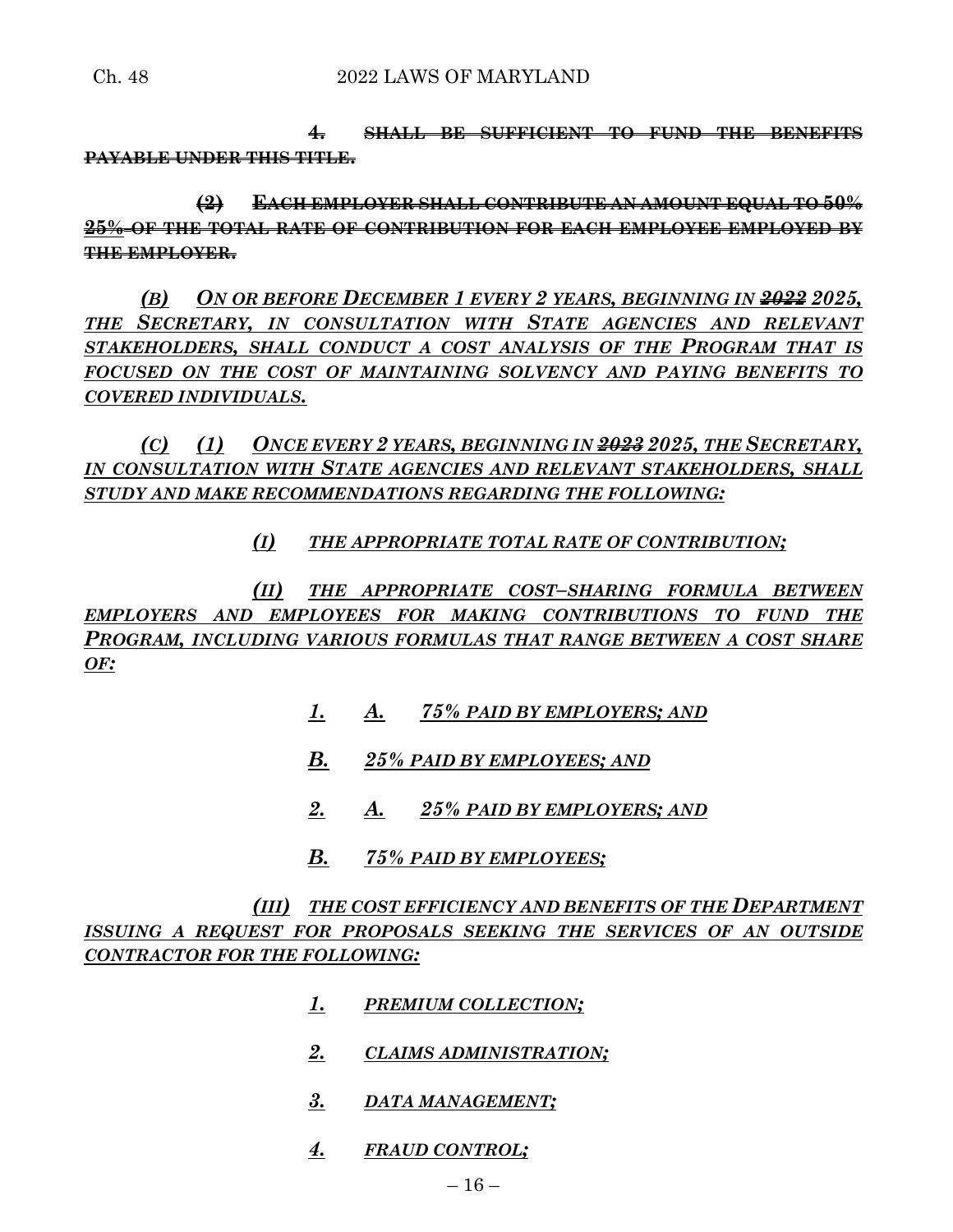### *5. MARKETING AND ADVERTISING; OR*

# *6. IMPLEMENTING ANY OTHER ELEMENTS OF THE*

*PROGRAM.*

*(2) ON OR BEFORE APRIL 1 EACH YEAR A STUDY IS CONDUCTED UNDER PARAGRAPH (1) OF THIS SUBSECTION, THE SECRETARY SHALL REPORT THE FINDINGS AND RECOMMENDATIONS TO THE SENATE FINANCE COMMITTEE, THE HOUSE ECONOMIC MATTERS COMMITTEE, AND THE JOINT COMMITTEE ON ADMINISTRATIVE, EXECUTIVE, AND LEGISLATIVE REVIEW IN ACCORDANCE WITH § 2–1257 OF THE STATE GOVERNMENT ARTICLE.*

*(D) (1) SUBJECT TO PARAGRAPH (2) OF THIS SUBSECTION, ON OR BEFORE JUNE 1 EVERY 2 YEARS, BEGINNING IN 2023 2025, THE SECRETARY SHALL SET THE*  TOTAL RATE OF CONTRIBUTION AND THE PERCENTAGE OF THE TOTAL RATE OF *CONTRIBUTION TO BE PAID BY EMPLOYEES OF EMPLOYERS AND EMPLOYERS WITH 15 OR MORE EMPLOYEES THAT WILL BE IN EFFECT FOR THE 24–MONTH PERIOD BEGINNING ON THE IMMEDIATELY FOLLOWING JANUARY 1.*

*(2) THE RATE AND PERCENTAGES SET UNDER PARAGRAPH (1) OF THIS SUBSECTION SHALL BE BASED ON THE STUDY REQUIRED UNDER SUBSECTION (B) (C) OF THIS SECTION.*

*(3) THE TOTAL RATE OF CONTRIBUTION SHALL BE APPLIED TO ALL WAGES UP TO AND INCLUDING THE SOCIAL SECURITY WAGE BASE.*

*(4) THE PERCENTAGES SET UNDER PARAGRAPH (1) OF THIS SUBSECTION MAY NOT VARY BETWEEN EMPLOYEES OR EMPLOYERS.*

**(3) (I)** *(E) (1)* **EACH EMPLOYEE OF AN EMPLOYER SHALL CONTRIBUTE AN AMOUNT EQUAL TO 50% 75% OF THE TOTAL RATE OF CONTRIBUTION.**

**(II) 1. THE EXCEPT AS PROVIDED IN SUBSUBPARAGRAPH 2** *PARAGRAPH (2)* **OF THIS SUBPARAGRAPH** *SUBSECTION***, THE EMPLOYER OF THE EMPLOYEE SHALL DEDUCT THE** *EMPLOYEE'S REQUIRED* **CONTRIBUTION REQUIRED UNDER SUBPARAGRAPH (I) OF THIS PARAGRAPH FROM THE WAGES OF THE EMPLOYEE.**

**2.** *(2)* **IF THE EMPLOYER OF AN EMPLOYEE ELECTS TO PAY A PORTION OF THE EMPLOYEE'S REQUIRED CONTRIBUTION, THE EMPLOYER MAY DEDUCT AN AMOUNT THAT IS LESS THAN 80%** *75%* **OF THE TOTAL RATE OF**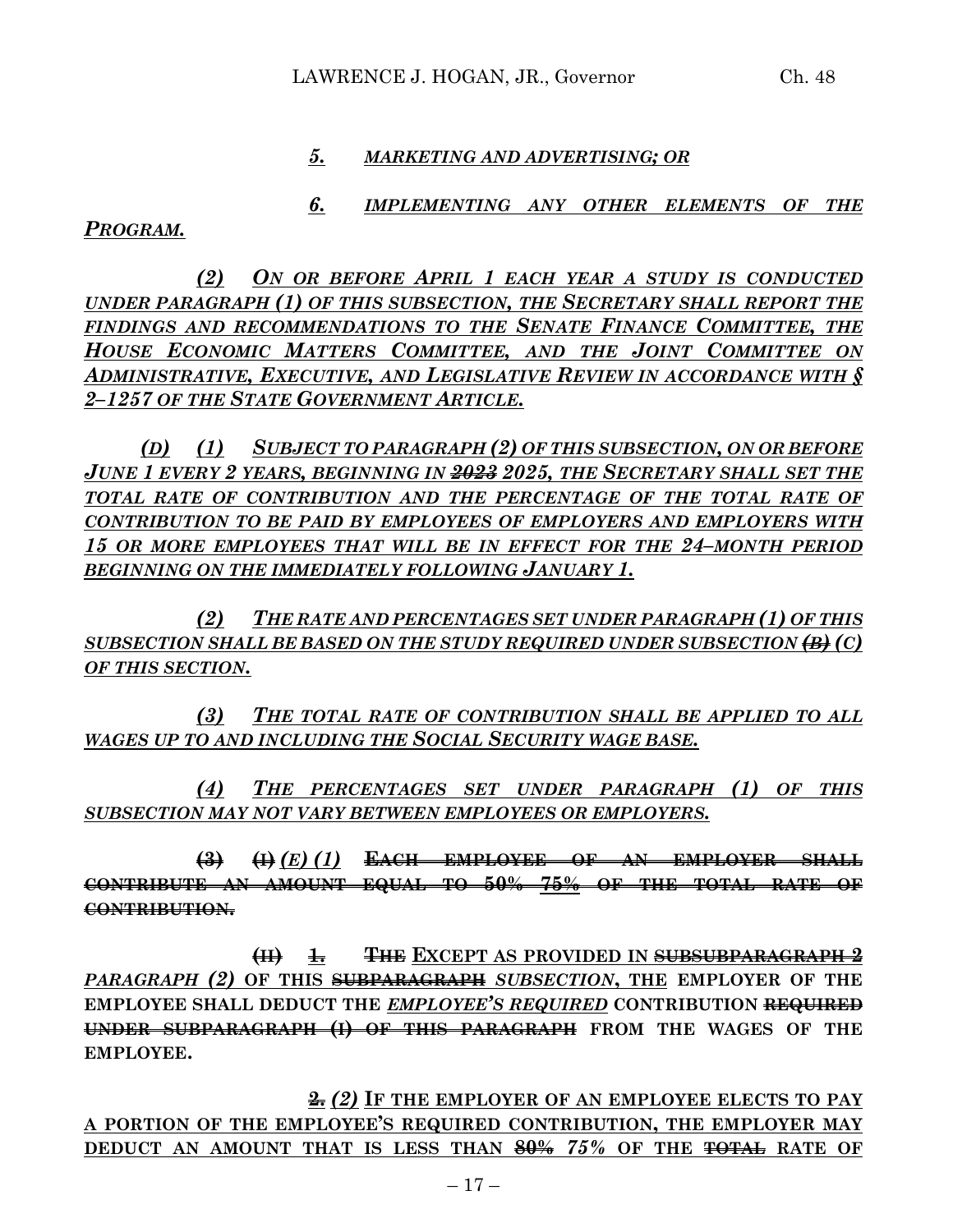**CONTRIBUTION REQUIRED UNDER SUBPARAGRAPH (I) OF THIS PARAGRAPH FROM THE WAGES OF THE EMPLOYEE.**

**(4)** *(F)* **EACH SELF–EMPLOYED INDIVIDUAL PARTICIPATING IN THE PROGRAM SHALL:**

**(I)** *(1)* **PAY CONTRIBUTIONS DURING EACH YEAR THAT THE SELF–EMPLOYED INDIVIDUAL PARTICIPATES IN THE PROGRAM; AND**

**(II)** *(2)* **CONTRIBUTE AN AMOUNT EQUAL TO THE TOTAL RATE OF CONTRIBUTION ESTABLISHED** *SET* **UNDER PARAGRAPH (1)(I) OF THIS SUBSECTION** *SUBSECTION (D) OF THIS SECTION***.**

**SUBTITLE 7. BENEFITS.**

**8.3–701.**

**(A) (1) BEGINNING JULY 1, 2024 SUBJECT TO PARAGRAPH (2) OF THIS SUBSECTION, BEGINNING JANUARY 1, 2025, A COVERED INDIVIDUAL TAKING LEAVE FROM EMPLOYMENT MAY SUBMIT A CLAIM FOR BENEFITS TO:**

**(1) (I) CARE FOR A NEWBORN CHILD OR A CHILD NEWLY PLACED FOR ADOPTION, FOSTER CARE, OR KINSHIP CARE WITH THE COVERED INDIVIDUAL DURING THE FIRST YEAR AFTER THE BIRTH, ADOPTION, OR PLACEMENT;**

**(2) (II) CARE FOR A FAMILY MEMBER WITH A SERIOUS HEALTH CONDITION;**

**(3) (III) ATTEND TO A SERIOUS HEALTH CONDITION THAT RESULTS IN THE COVERED INDIVIDUAL BEING UNABLE TO PERFORM THE FUNCTIONS OF THE COVERED INDIVIDUAL'S POSITION;**

**(4) (IV) CARE FOR A SERVICE MEMBER WITH A SERIOUS HEALTH CONDITION RESULTING FROM MILITARY SERVICE WHO IS THE COVERED INDIVIDUAL'S NEXT OF KIN; OR**

**(5) (V) ATTEND TO A QUALIFYING EXIGENCY ARISING OUT OF THE DEPLOYMENT OF A SERVICE MEMBER WHO IS A FAMILY MEMBER OF THE COVERED INDIVIDUAL.**

**(2) (I) EXCEPT AS PROVIDED UNDER SUBPARAGRAPH (II) OF THIS PARAGRAPH, IF THE NEED TO USE LEAVE IS FORESEEABLE, AN EMPLOYER MAY REQUIRE A COVERED EMPLOYEE TAKING LEAVE UNDER THIS TITLE TO PROVIDE THE**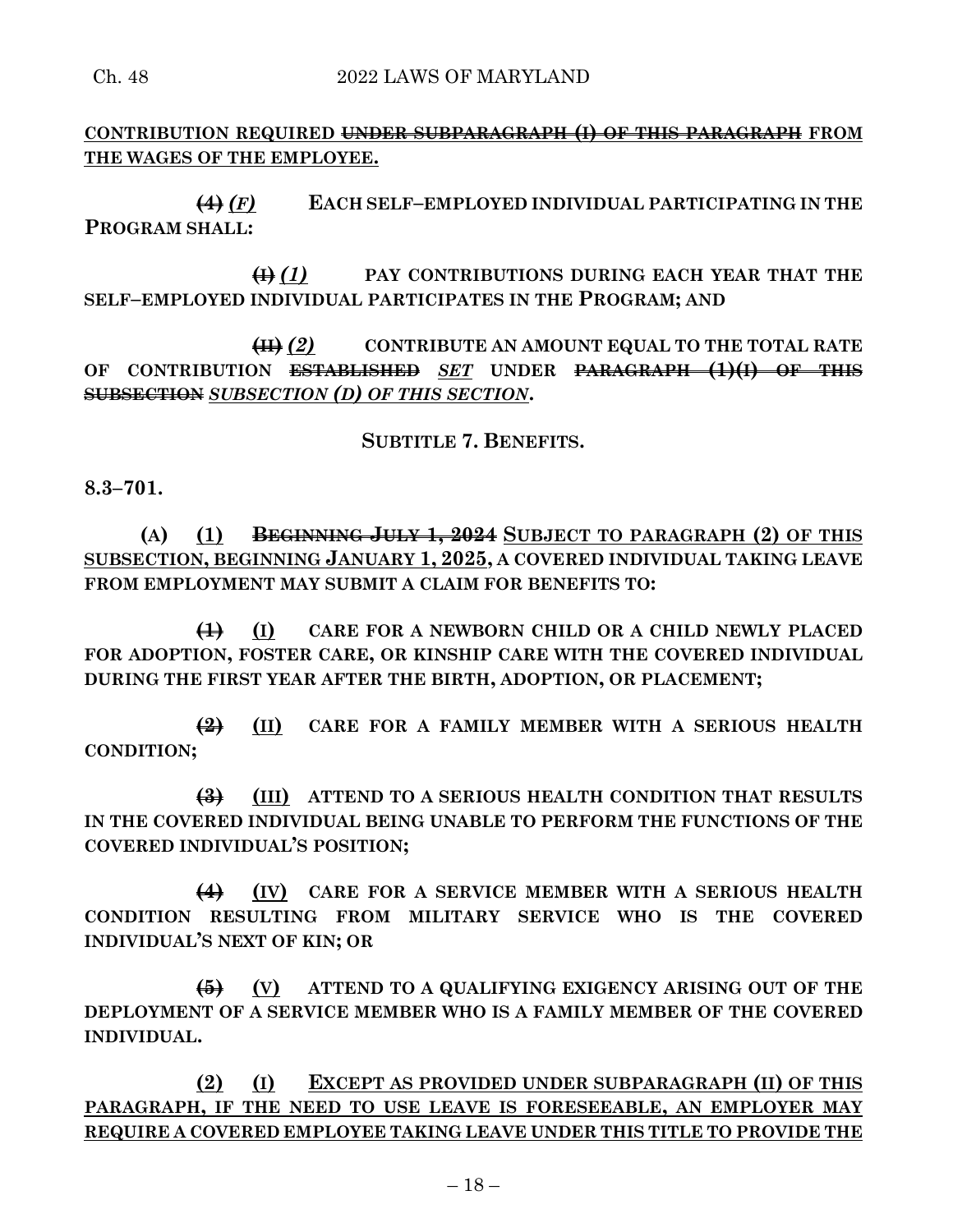**EMPLOYER WITH WRITTEN NOTICE OF THE COVERED EMPLOYEE'S INTENTION TO TAKE LEAVE AT LEAST 30 DAYS BEFORE COMMENCING THE LEAVE.**

**(II) IF THE NEED TO USE LEAVE IS NOT FORESEEABLE, THE COVERED EMPLOYEE SHALL:**

**1. PROVIDE NOTICE TO THE EMPLOYER AS SOON AS PRACTICABLE; AND**

**2. GENERALLY COMPLY WITH THE EMPLOYER'S NOTICE OR PROCEDURAL REQUIREMENTS FOR REQUESTING OR REPORTING OTHER LEAVE, IF THOSE REQUIREMENTS DO NOT INTERFERE WITH THE COVERED EMPLOYEE'S ABILITY TO USE LEAVE FOR WHICH BENEFITS MAY BE PAID UNDER THIS TITLE.**

**(B) (1) SUBJECT TO PARAGRAPH (2) PARAGRAPHS (2) AND (3) OF THIS SUBSECTION, A COVERED INDIVIDUAL MAY TAKE THE LEAVE FOR WHICH THE INDIVIDUAL IS ELIGIBLE FOR BENEFITS UNDER SUBSECTION (A) OF THIS SECTION ON AN INTERMITTENT LEAVE SCHEDULE.**

**(2) IF LEAVE IS TAKEN ON AN INTERMITTENT LEAVE SCHEDULE, THE COVERED INDIVIDUAL SHALL:**

**(I) MAKE A REASONABLE EFFORT TO SCHEDULE THE INTERMITTENT LEAVE IN A MANNER THAT DOES NOT UNDULY DISRUPT THE OPERATIONS OF THE EMPLOYER; AND**

**(II) PROVIDE THE EMPLOYER WITH REASONABLE AND PRACTICABLE PRIOR NOTICE OF THE REASON FOR WHICH THE INTERMITTENT LEAVE IS NECESSARY.**

**(3) A COVERED EMPLOYEE MAY NOT TAKE INTERMITTENT LEAVE IN AN INCREMENT OF LESS THAN 4 HOURS.**

**(3) (4) IF LEAVE IS TAKEN ON AN INTERMITTENT LEAVE SCHEDULE, AN EMPLOYER MAY NOT REDUCE THE TOTAL AMOUNT OF LEAVE TO WHICH THE COVERED INDIVIDUAL IS ENTITLED BEYOND THE AMOUNT OF LEAVE ACTUALLY TAKEN.**

**8.3–702.**

**(A) (1) (1) EXCEPT AS PROVIDED IN PARAGRAPH (2) OF THIS SUBSECTION, A A EXCEPT AS PROVIDED IN PARAGRAPH (2) OF THIS SUBSECTION, A COVERED INDIVIDUAL MAY NOT RECEIVE MORE THAN 12 WEEKS OF BENEFITS IN AN APPLICATION YEAR.**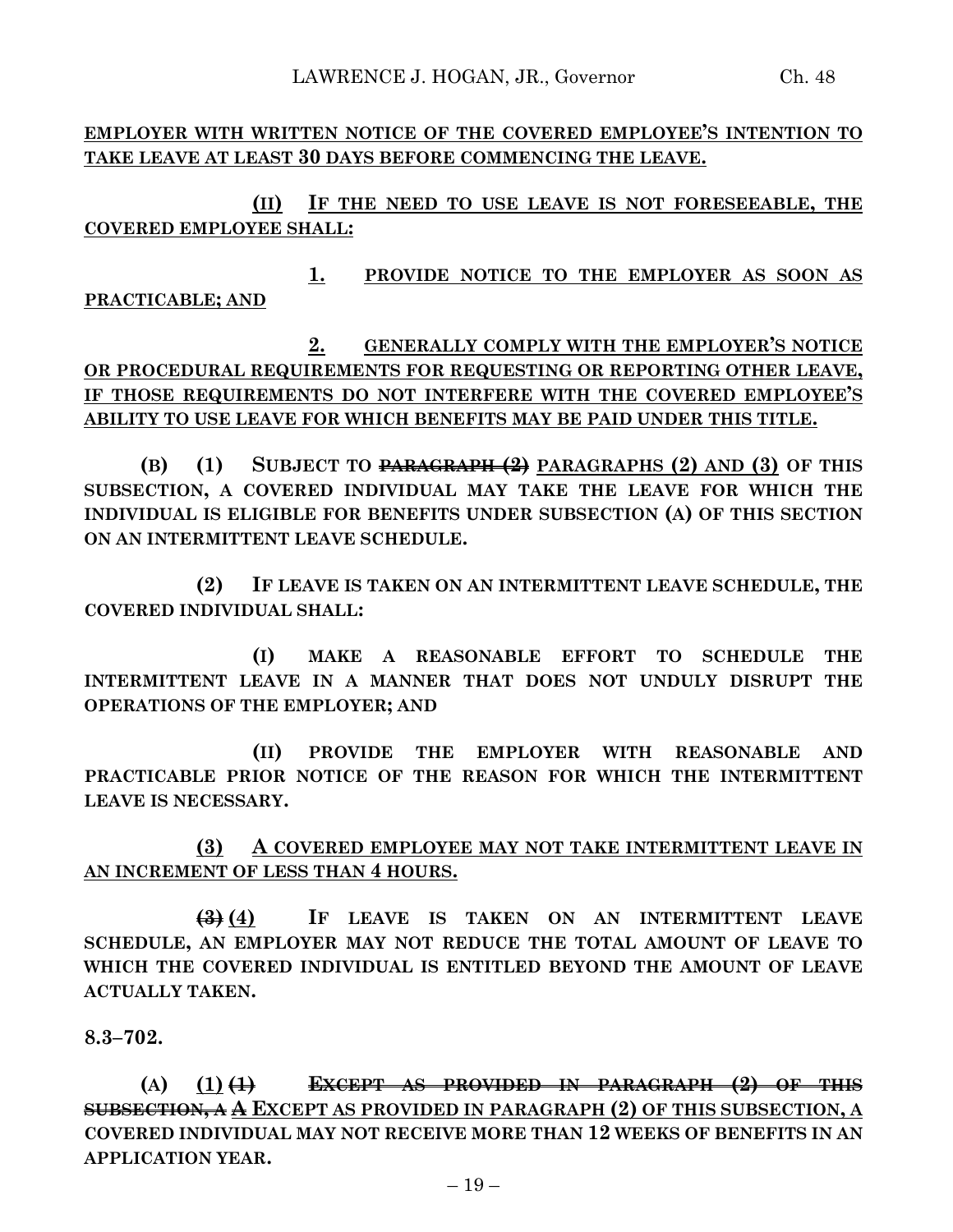**(2) A COVERED INDIVIDUAL MAY RECEIVE AN ADDITIONAL 12 WEEKS OF BENEFITS IF THE COVERED INDIVIDUAL DURING THE SAME APPLICATION YEAR:**

**(I) RECEIVED BENEFITS BECAUSE THE COVERED INDIVIDUAL WAS ELIGIBLE FOR BENEFITS UNDER § 8.3–701(A)(3) OF THIS SUBTITLE; AND**

**(II) BECOMES ELIGIBLE FOR BENEFITS UNDER § 8.3–701(A)(1), (2), (4), OR (5) OF THIS SUBTITLE.**

**(2) A COVERED INDIVIDUAL MAY RECEIVE AN ADDITIONAL 12 WEEKS OF BENEFITS IF THE COVERED INDIVIDUAL DURING THE SAME APPLICATION YEAR:**

**(I) 1. RECEIVED BENEFITS BECAUSE THE COVERED INDIVIDUAL WAS ELIGIBLE FOR BENEFITS UNDER § 8.3–701(A)(1)(I) OF THIS SUBTITLE; AND**

**2. BECOMES ELIGIBLE FOR BENEFITS UNDER § 8.3–701(A)(1)(III) OF THIS SUBTITLE; OR**

**(II) 1. RECEIVED BENEFITS BECAUSE THE COVERED INDIVIDUAL WAS ELIGIBLE FOR BENEFITS UNDER § 8.3–701(A)(1)(III) OF THIS SUBTITLE; AND**

**2. BECOMES ELIGIBLE FOR BENEFITS UNDER § 8.3–701(A)(1)(I) OF THIS SUBTITLE.**

**(B) IF A COVERED INDIVIDUAL TAKES LEAVE FOR WHICH THE COVERED INDIVIDUAL IS RECEIVING BENEFITS UNDER THIS TITLE, THE LEAVE SHALL RUN CONCURRENTLY WITH ELIGIBLE LEAVE THAT MAY BE TAKEN BY THE COVERED INDIVIDUAL UNDER THE FEDERAL FAMILY AND MEDICAL LEAVE ACT.**

**(C)** *(1) A COVERED INDIVIDUAL SHALL EXHAUST ALL EMPLOYER–PROVIDED LEAVE THAT IS NOT REQUIRED TO BE PROVIDED UNDER LAW BEFORE RECEIVING BENEFITS UNDER THIS TITLE.*

*(2) FOR THE PURPOSES OF §§ 8.3–706 AND 8.3–707 OF THIS SUBTITLE AND §§ 8.3–904 AND 8.3–905 OF THIS TITLE, EMPLOYER–PROVIDED LEAVE THAT IS BEING EXHAUSTED AS REQUIRED UNDER PARAGRAPH (1) OF THIS SUBSECTION SHALL BE TREATED THE SAME AS LEAVE FROM WORK FOR WHICH BENEFITS MAY BE PAID UNDER THIS TITLE.*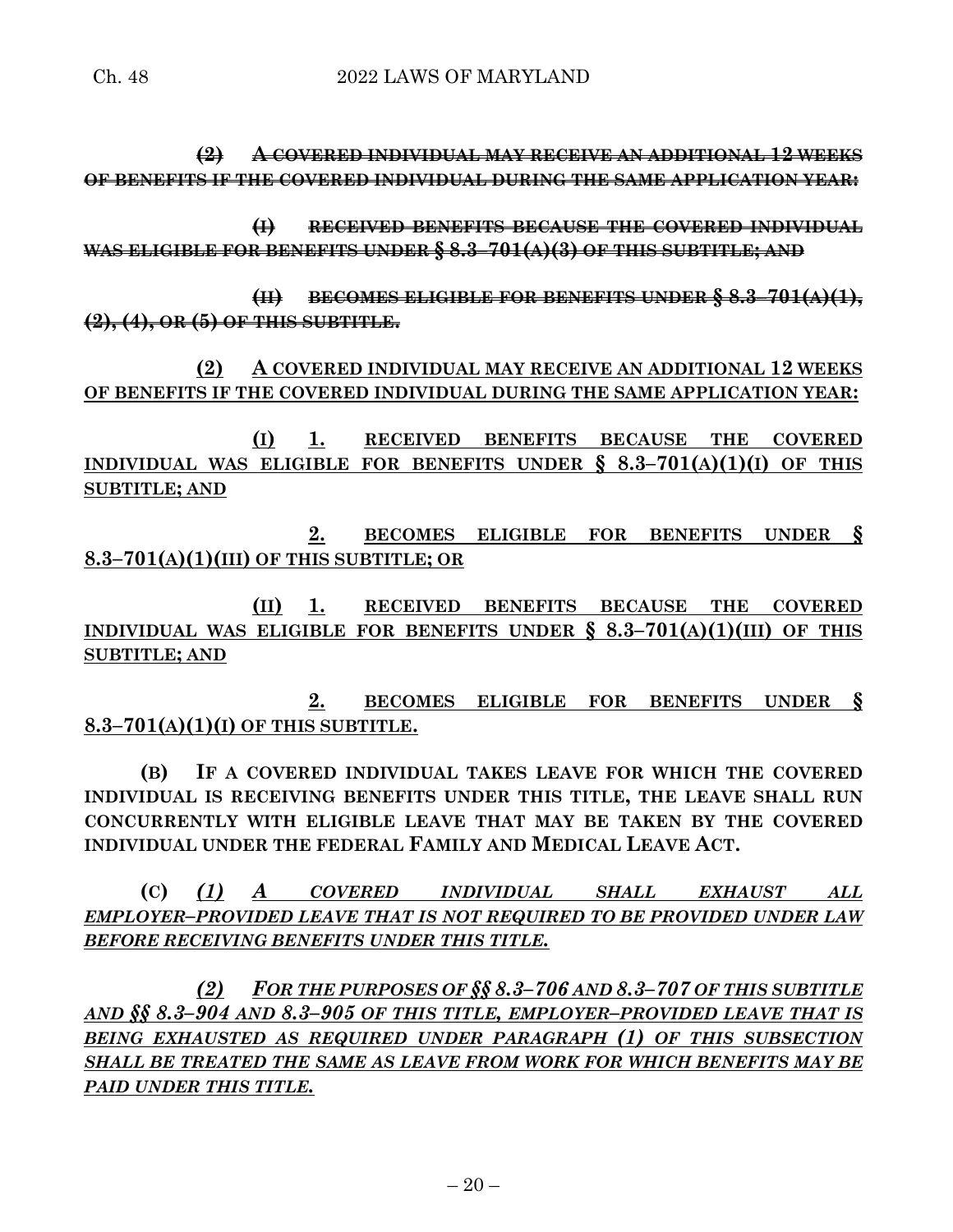*(3) THIS SUBSECTION MAY NOT BE CONSTRUED TO REDUCE ANY WEEKS OF LEAVE FOR WHICH BENEFITS MAY BE PAID UNDER THIS TITLE.*

*(D)* **(1) EXCEPT AS PROVIDED IN PARAGRAPH (2) OF THIS SUBSECTION, AN INDIVIDUAL RECEIVING BENEFITS UNDER TITLE 8 OF THIS ARTICLE OR WAGE REPLACEMENT BENEFITS UNDER TITLE 9 OF THIS ARTICLE IS NOT ELIGIBLE TO RECEIVE BENEFITS UNDER THIS TITLE.**

**(2) AN INDIVIDUAL RECEIVING COMPENSATION FOR A PERMANENT PARTIAL DISABILITY UNDER TITLE 9 OF THIS ARTICLE MAY BE ELIGIBLE FOR BENEFITS UNDER THIS TITLE.**

**8.3–703.**

**(A) AN EMPLOYER MAY ALLOW A COVERED INDIVIDUAL TO USE PAID VACATION, PAID SICK LEAVE, OR OTHER PAID TIME OFF UNDER AN EMPLOYER POLICY IN ADDITION TO THE BENEFITS AVAILABLE UNDER THIS TITLE TO REPLACE THE COVERED INDIVIDUAL'S WAGES UP TO 100% OF THE COVERED INDIVIDUAL'S WEEKLY WAGE DURING THE PERIOD OF LEAVE FOR WHICH BENEFITS ARE RECEIVED UNDER THIS TITLE.**

**(B) AN EMPLOYER CONTRIBUTING TO THE FUND MAY REQUIRE A COVERED INDIVIDUAL WHO RECEIVES BENEFITS UNDER THIS TITLE TO USE THOSE BENEFITS CONCURRENTLY WITH FAMILY OR MEDICAL LEAVE BENEFITS PROVIDED UNDER AN EMPLOYER POLICY.**

**8.3–704.**

**(A) FOR THE PURPOSES OF THIS SECTION:**

**(1) THE COVERED INDIVIDUAL'S AVERAGE WEEKLY WAGE SHALL BE CALCULATED AS THE TOTAL WAGES RECEIVED BY THE COVERED INDIVIDUAL OVER THE LAST 680 HOURS FOR WHICH THE COVERED INDIVIDUAL WAS PAID DIVIDED BY THE NUMBER OF WEEKS WORKED; AND**

**(2) THE STATE AVERAGE WEEKLY WAGE SHALL BE THE WAGE CALCULATED UNDER § 9–603 OF THIS ARTICLE.**

**(B) (1) SUBJECT TO PARAGRAPH (2) OF THIS SUBSECTION, THE WEEKLY BENEFIT AMOUNT PAYABLE TO A COVERED INDIVIDUAL UNDER THIS TITLE SHALL BE:**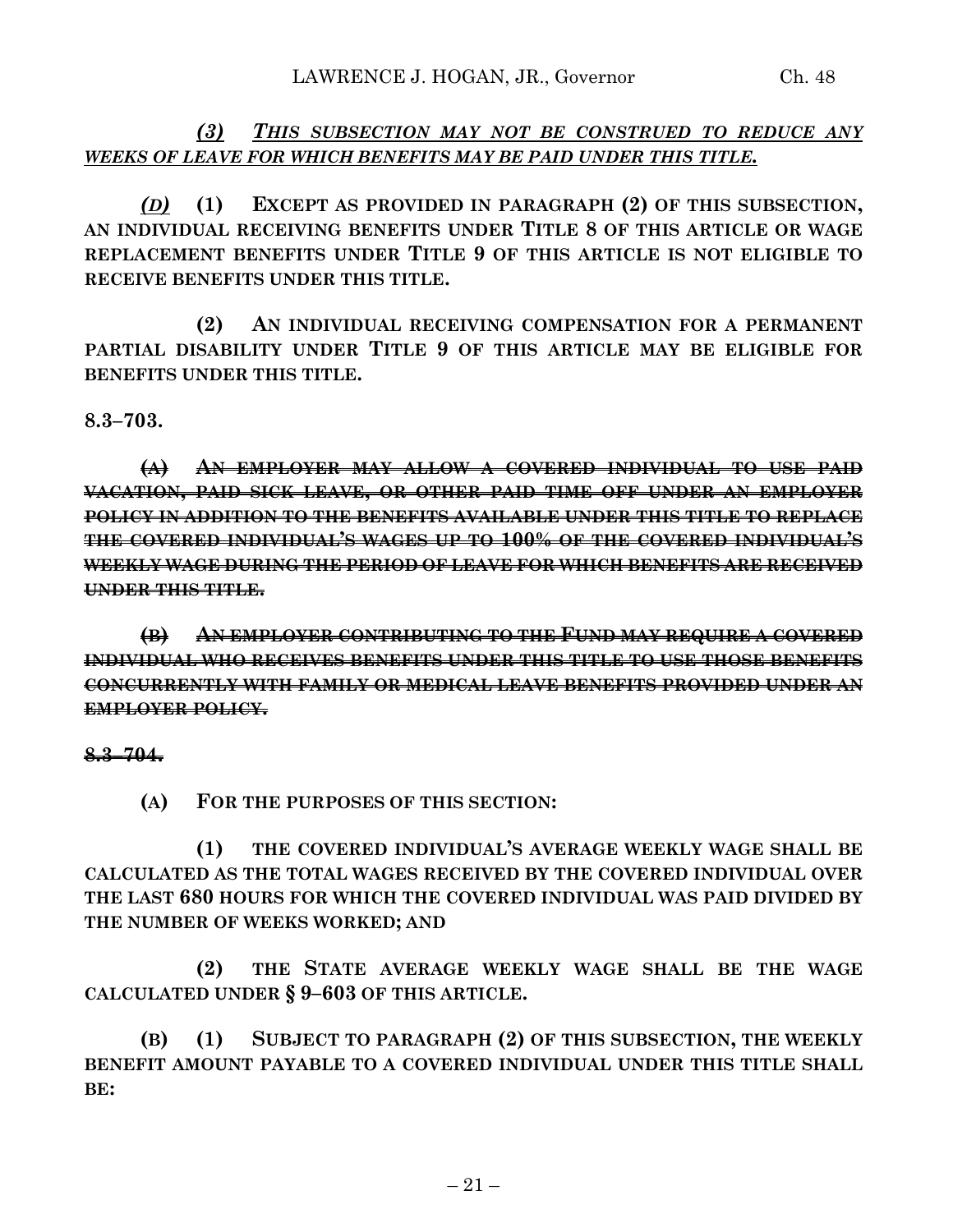**(I) IF THE COVERED INDIVIDUAL'S AVERAGE WEEKLY WAGE IS 65% OR LESS OF THE STATE AVERAGE WEEKLY WAGE, 90% OF THE COVERED INDIVIDUAL'S AVERAGE WEEKLY WAGE;**

**(II) IF THE COVERED INDIVIDUAL'S AVERAGE WEEKLY WAGE IS GREATER THAN 65% OF THE STATE AVERAGE WEEKLY WAGE, THE SUM OF:**

**1. 90% OF THE COVERED INDIVIDUAL'S AVERAGE WEEKLY WAGE UP TO 65% OF THE STATE AVERAGE WEEKLY WAGE; AND**

**2. 50% OF THE COVERED INDIVIDUAL'S AVERAGE WEEKLY WAGE THAT IS GREATER THAN 65% OF THE STATE AVERAGE WEEKLY WAGE; OR**

**(III) IF THE COVERED INDIVIDUAL IS TAKING PARTIALLY PAID LEAVE, THE LESSER OF:**

**1. THE AMOUNT REQUIRED TO MAKE UP THE DIFFERENCE BETWEEN THE WAGES PAID TO THE COVERED INDIVIDUAL WHILE THE COVERED INDIVIDUAL IS TAKING PARTIALLY PAID LEAVE AND THE FULL WAGES NORMALLY PAID TO THE COVERED INDIVIDUAL; AND**

**2. IF THE COVERED INDIVIDUAL'S AVERAGE WEEKLY WAGE IS GREATER THAN 65% OF THE STATE AVERAGE WEEKLY WAGE, THE SUM OF:**

**A. 90% OF THE COVERED INDIVIDUAL'S AVERAGE WEEKLY WAGE UP TO 65% OF THE STATE AVERAGE WEEKLY WAGE; AND**

**B. 50% OF THE COVERED INDIVIDUAL'S AVERAGE WEEKLY WAGE THAT IS GREATER THAN 65% OF THE STATE AVERAGE WEEKLY WAGE.**

**(2) THE WEEKLY BENEFIT AMOUNT PAYABLE UNDER PARAGRAPH (1) OF THIS SUBSECTION:**

**(I) SHALL BE AT LEAST \$50; AND**

**(II) MAY NOT EXCEED:**

**1. FOR THE 12–MONTH PERIOD BEGINNING JULY 1, 2024 JANUARY 1, 2025, \$1,000; AND**

**2. FOR THE 12–MONTH PERIOD BEGINNING JULY 1, 2025 JANUARY 1, 2026, AND EACH SUBSEQUENT 12–MONTH PERIOD, THE AMOUNT**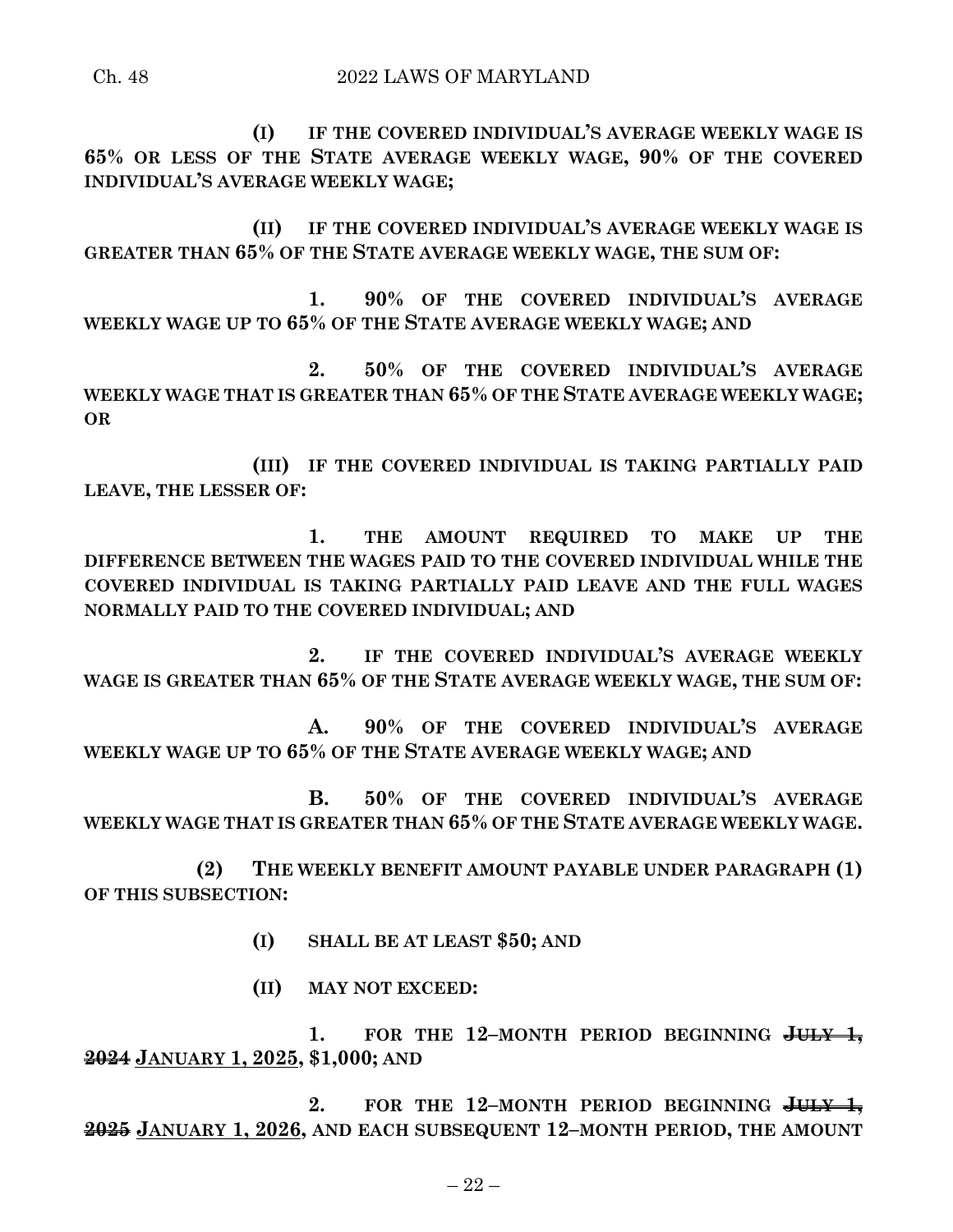**DETERMINED AND ANNOUNCED BY THE SECRETARY UNDER PARAGRAPH (3) OF THIS SUBSECTION.**

**(3) (I) IN THIS PARAGRAPH, "CONSUMER PRICE INDEX" MEANS THE CONSUMER PRICE INDEX FOR ALL URBAN CONSUMERS FOR THE WASHINGTON–ARLINGTON–ALEXANDRIA, DC–VA–MD–WV METROPOLITAN AREA OR A SUCCESSOR INDEX PUBLISHED BY THE FEDERAL BUREAU OF LABOR STATISTICS.**

**(II) EXCEPT AS PROVIDED IN SUBPARAGRAPH (IV) OF THIS PARAGRAPH SUBJECT TO SUBSECTION (E) OF THIS SECTION, FOR THE 12–MONTH PERIOD BEGINNING JULY 1, 2025 JANUARY 1, 2026, AND EACH SUBSEQUENT 12–MONTH PERIOD, THE MAXIMUM WEEKLY BENEFIT AMOUNT SHALL BE INCREASED BY THE AMOUNT, ROUNDED TO THE NEAREST CENT, THAT EQUALS THE PRODUCT OF:**

**1. THE MAXIMUM WEEKLY BENEFIT AMOUNT IN EFFECT FOR THE IMMEDIATELY PRECEDING 12–MONTH PERIOD; AND**

**2. THE ANNUAL PERCENTAGE GROWTH IN THE CONSUMER PRICE INDEX FOR THE IMMEDIATELY PRECEDING 12–MONTH PERIOD, AS DETERMINED BY THE SECRETARY UNDER SUBPARAGRAPH (III)1 OF THIS PARAGRAPH.**

**(III) BEGINNING MARCH 1, 2025 SEPTEMBER 1, 2025, AND ON EACH SUBSEQUENT SEPTEMBER 1, THE SECRETARY SHALL DETERMINE AND ANNOUNCE:**

**1. THE ANNUAL PERCENTAGE GROWTH, IF ANY, IN THE CONSUMER PRICE INDEX BASED ON THE MOST RECENT 12–MONTH PERIOD FOR WHICH DATA ARE AVAILABLE ON SEPTEMBER 1; AND**

**2. THE MAXIMUM WEEKLY BENEFIT AMOUNT EFFECTIVE FOR THE 12–MONTH PERIOD BEGINNING THE IMMEDIATELY FOLLOWING JULY 1 JANUARY 1.**

**(IV) IF THERE IS A DECLINE OR NO GROWTH IN THE CONSUMER PRICE INDEX, THE MAXIMUM WEEKLY BENEFIT AMOUNT SHALL REMAIN THE SAME AS THE AMOUNT THAT WAS IN EFFECT FOR THE PRECEDING 12–MONTH PERIOD.**

**(C) AN INCREASE IN THE WEEKLY BENEFIT AMOUNT UNDER SUBSECTION (B)(3) OF THIS SECTION APPLIES ONLY TO A CLAIM FOR BENEFITS FILED AFTER THE DATE THE INCREASE BECOMES EFFECTIVE.**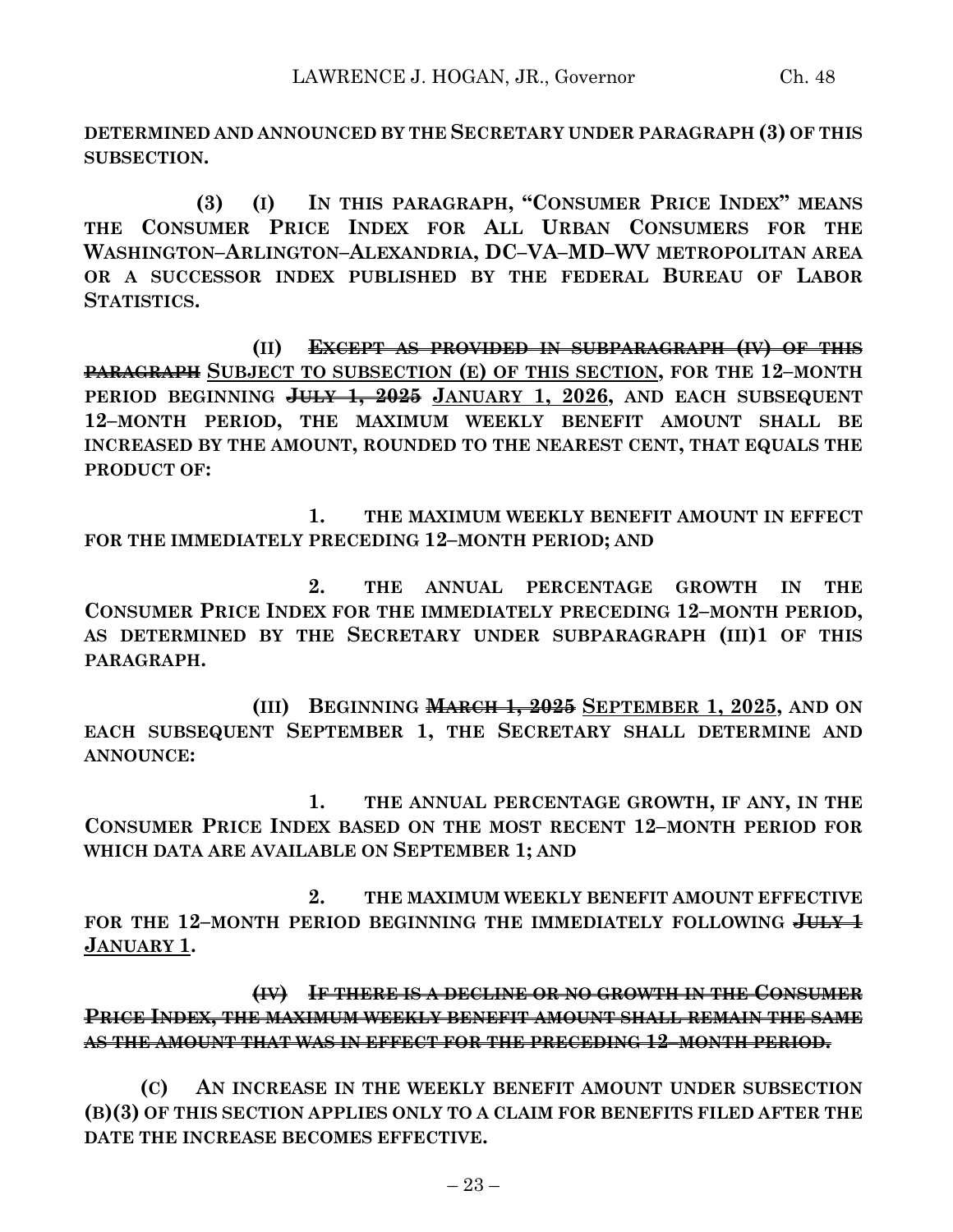### Ch. 48 2022 LAWS OF MARYLAND

**(D) THE DEPARTMENT SHALL:**

**(1) NOTIFY THE EMPLOYER OF A COVERED INDIVIDUAL WITHIN 5 BUSINESS DAYS AFTER THE COVERED INDIVIDUAL FILES A CLAIM FOR BENEFITS UNDER THIS TITLE;**

**(2) APPROVE OR DENY THE CLAIM AND NOTIFY THE COVERED INDIVIDUAL AND THE COVERED INDIVIDUAL'S EMPLOYER WITHIN 10 BUSINESS DAYS AFTER THE COVERED INDIVIDUAL FILES THE CLAIM;**

**(3) MAKE THE FIRST PAYMENT OF BENEFITS TO A COVERED INDIVIDUAL WITHIN 5 BUSINESS DAYS AFTER THE CLAIM IS APPROVED; AND**

**(4) MAKE SUBSEQUENT PAYMENTS EVERY 2 WEEKS UNTIL THE BENEFIT PERIOD ENDS.**

**(E) (1) IN THIS SUBSECTION, "BOARD" MEANS THE BOARD OF PUBLIC WORKS.**

**(2) SUBJECT TO PARAGRAPH (4) OF THIS SUBSECTION, ON OR BEFORE SEPTEMBER 1 EACH YEAR, BEGINNING IN 2025, THE BOARD SHALL DETERMINE WHETHER THE SEASONALLY ADJUSTED TOTAL EMPLOYMENT FROM THE CURRENT EMPLOYMENT STATISTICS SERIES AS REPORTED BY THE U.S. BUREAU OF LABOR STATISTICS FOR THE MOST RECENT 6–MONTH PERIOD IS NEGATIVE AS COMPARED WITH THE IMMEDIATELY PRECEDING 6–MONTH PERIOD.**

**(3) (I) SUBJECT TO PARAGRAPH (4) OF THIS SUBSECTION, THE BOARD MAY TEMPORARILY SUSPEND AN INCREASE IN THE MAXIMUM WEEKLY BENEFIT SPECIFIED UNDER SUBSECTION (B)(2)(II) OF THIS SECTION IF THE BOARD DETERMINED UNDER PARAGRAPH (2) OF THIS SUBSECTION THAT THE SEASONALLY ADJUSTED TOTAL EMPLOYMENT IS NEGATIVE.**

**(II) IF THE SEASONALLY ADJUSTED TOTAL EMPLOYMENT IS NEGATIVE, THE BOARD MAY CONSIDER THE PERFORMANCE OF STATE REVENUES IN THE IMMEDIATELY PRECEDING 6 MONTHS, AS REPORTED BY THE OFFICE OF THE COMPTROLLER, IN DETERMINING WHETHER TO TEMPORARILY SUSPEND AN INCREASE TO THE MAXIMUM WEEKLY BENEFIT SPECIFIED UNDER SUBSECTION (B)(2)(II) OF THIS SECTION.**

**(4) IF THE BOARD TEMPORARILY SUSPENDS AN INCREASE TO THE MAXIMUM WEEKLY BENEFIT SPECIFIED UNDER SUBSECTION (B)(2)(II)2 OF THIS SECTION:**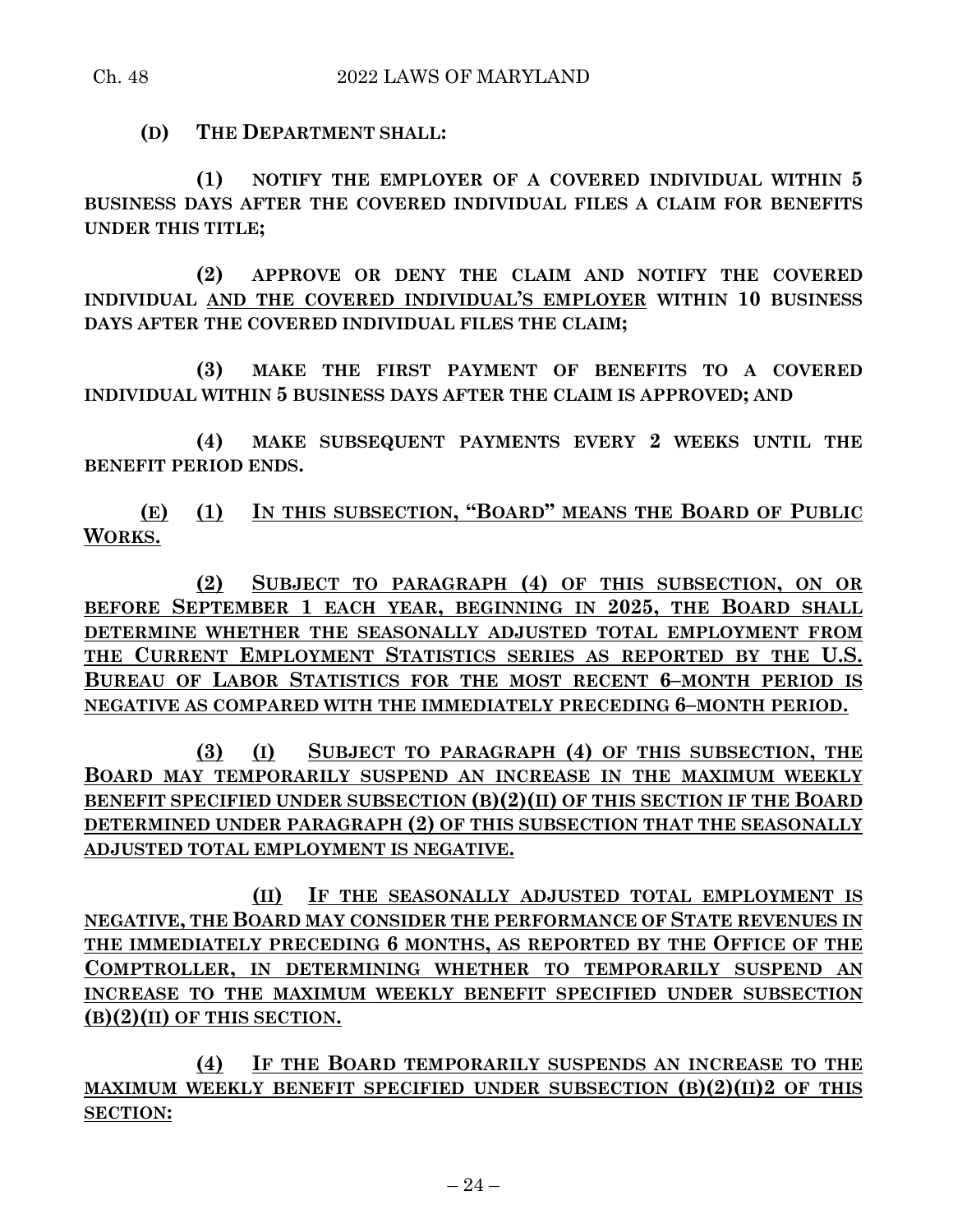**(I) THE MAXIMUM WEEKLY BENEFIT IN EFFECT FOR THE PERIOD BEGINNING THE FOLLOWING JANUARY 1 SHALL REMAIN THE SAME AS THE RATE THAT WAS IN EFFECT FOR THE IMMEDIATELY PRECEDING 12–MONTH PERIOD; AND**

**(II) THE BOARD SHALL NOTIFY THE SECRETARY THAT THE MAXIMUM WEEKLY BENEFIT INCREASE FOR THE PERIOD BEGINNING THE FOLLOWING JANUARY 1 IS SUSPENDED FOR 1 YEAR.**

**(F) THE DEPARTMENT SHALL NOTIFY EACH EMPLOYER OF THE INCREASE TO THE MAXIMUM WEEKLY BENEFIT SPECIFIED UNDER SUBSECTION (B)(2)(II) OF THIS SECTION.**

**8.3–705.** *8.3–704.*

**(A) IF THE INTERNAL REVENUE SERVICE DETERMINES THAT BENEFITS PAID UNDER THIS SUBTITLE ARE SUBJECT TO FEDERAL INCOME TAX, AT THE TIME A COVERED INDIVIDUAL FILES A NEW CLAIM FOR BENEFITS, THE DEPARTMENT SHALL NOTIFY THE COVERED INDIVIDUAL THAT:**

**(1) THE INTERNAL REVENUE SERVICE HAS DETERMINED THAT THE BENEFITS ARE SUBJECT TO FEDERAL INCOME TAX;**

**(2) THERE ARE REQUIREMENTS REGARDING ESTIMATED TAX PAYMENTS;**

**(3) THE COVERED INDIVIDUAL MAY ELECT TO HAVE FEDERAL INCOME TAX DEDUCTED AND WITHHELD FROM THE BENEFITS THAT THE COVERED INDIVIDUAL RECEIVES UNDER THIS TITLE AT THE RATE SPECIFIED IN THE INTERNAL REVENUE CODE; AND**

**(4) THE COVERED INDIVIDUAL IS ALLOWED TO CHANGE A PREVIOUSLY ELECTED WITHHOLDING STATUS.**

**(B) (1) IF A COVERED INDIVIDUAL ELECTS TO HAVE FEDERAL INCOME TAX DEDUCTED AND WITHHELD UNDER SUBSECTION (A)(3) OF THIS SECTION, THE DEPARTMENT SHALL DEDUCT AND WITHHOLD AN AMOUNT AT THE RATE SPECIFIED IN THE INTERNAL REVENUE CODE IN A MANNER REQUIRED BY THE INTERNAL REVENUE SERVICE.**

**(2) IF THE DEPARTMENT DEDUCTS AND WITHHOLDS FEDERAL INCOME TAX UNDER PARAGRAPH (1) OF THIS SUBSECTION, THE AMOUNT DEDUCTED AND WITHHELD SHALL REMAIN IN THE FUND UNTIL IT IS TRANSFERRED TO THE INTERNAL REVENUE SERVICE AS A PAYMENT OF INCOME TAX.**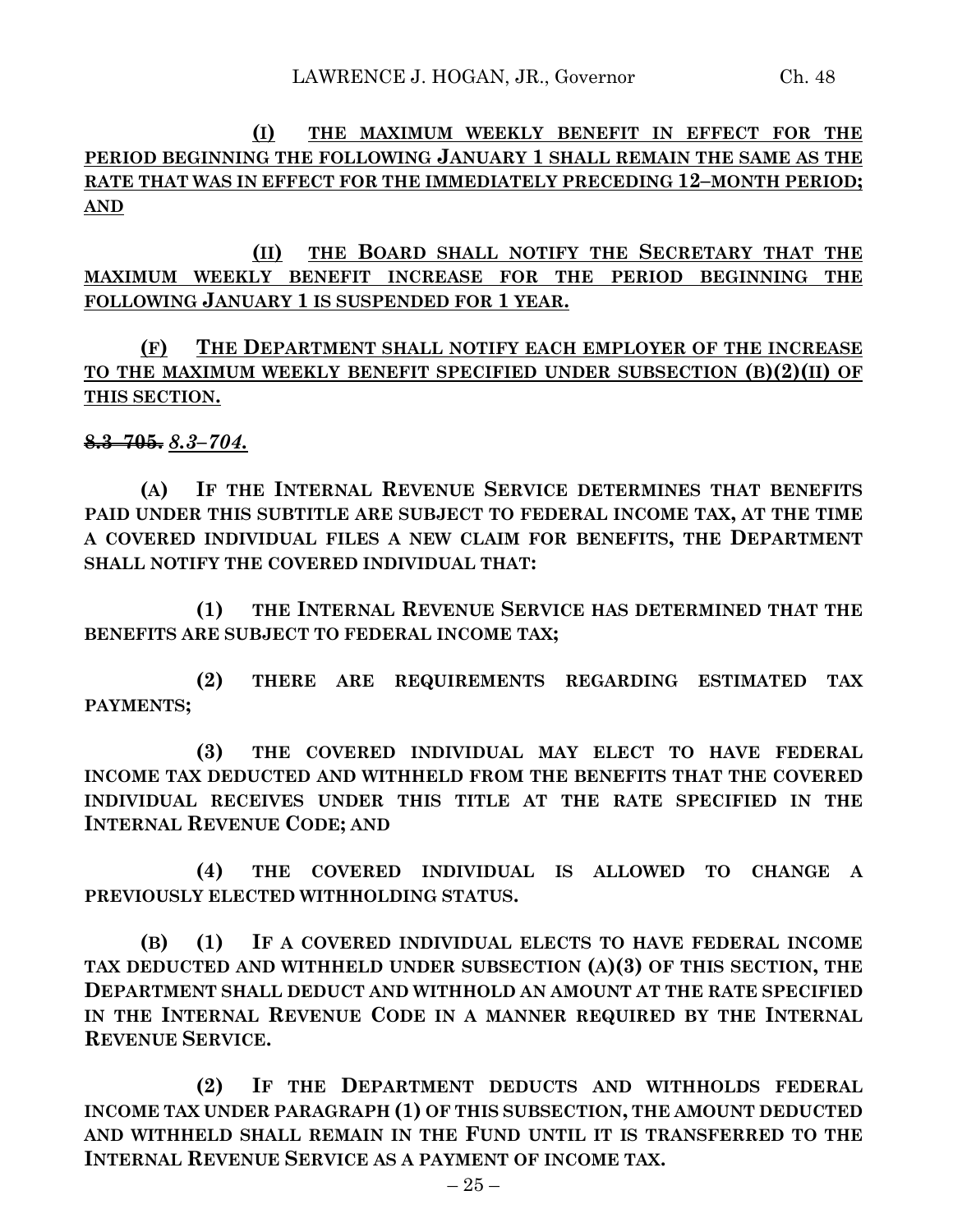**8.3–706.** *8.3–705.*

**(A) AN EMPLOYER MAY SATISFY THE REQUIREMENTS OF THIS TITLE THROUGH A PRIVATE EMPLOYER PLAN CONSISTING OF EMPLOYER–PROVIDED BENEFITS, INSURANCE, OR A COMBINATION OF BOTH IF THE PRIVATE EMPLOYER PLAN IS OFFERED TO ALL OF THE EMPLOYER'S ELIGIBLE EMPLOYEES AND MEETS OR EXCEEDS THE RIGHTS, PROTECTIONS, AND BENEFITS PROVIDED TO A COVERED EMPLOYEE UNDER THIS TITLE.**

**(B) A PRIVATE EMPLOYER PLAN SHALL BE FILED WITH THE DEPARTMENT FOR APPROVAL.**

**(C) AN EMPLOYER THAT PROVIDES COVERED EMPLOYEES WITH A PRIVATE EMPLOYER PLAN AND AN EMPLOYEE THAT IS COVERED BY A PRIVATE EMPLOYER PLAN ARE EXEMPT FROM THE CONTRIBUTIONS REQUIRED UNDER SUBTITLE 6 OF THIS TITLE.**

**8.3–707.** *8.3–706.*

**(A) THIS SECTION DOES NOT APPLY TO AN EMPLOYER WHO IS AN INDIVIDUAL WITH A DEVELOPMENTAL DISABILITY, AND WHO SELF–DIRECTS SERVICES UNDER THE MARYLAND MEDICAID HOME– AND COMMUNITY–BASED SERVICES WAIVER PROGRAM.**

**(B) IF EXCEPT AS PROVIDED IN SUBSECTION (C)(2) OF THIS SECTION, IF A COVERED INDIVIDUAL RECEIVES BENEFITS UNDER THIS TITLE OR TAKES LEAVE FROM WORK FOR WHICH BENEFITS MAY BE PAID UNDER THIS TITLE, THE EMPLOYER OF THE COVERED INDIVIDUAL SHALL, ON THE EXPIRATION OF THE LEAVE, RESTORE THE COVERED INDIVIDUAL TO AN EQUIVALENT POSITION OF EMPLOYMENT.**

**(C) AN EMPLOYER MAY:**

**(1) DURING A PERIOD OF LEAVE FROM WORK FOR WHICH BENEFITS MAY BE PAID UNDER THIS TITLE, TERMINATE EMPLOYMENT OF THE COVERED INDIVIDUAL TAKING THE LEAVE ONLY FOR CAUSE; AND**

**(2) DENY RESTORATION OF A COVERED INDIVIDUAL'S POSITION OF EMPLOYMENT UNDER SUBSECTION (B) OF THIS SECTION IF:**

**(I) THE DENIAL IS NECESSARY TO PREVENT SUBSTANTIAL AND GRIEVOUS ECONOMIC INJURY TO THE OPERATIONS OF THE EMPLOYER;**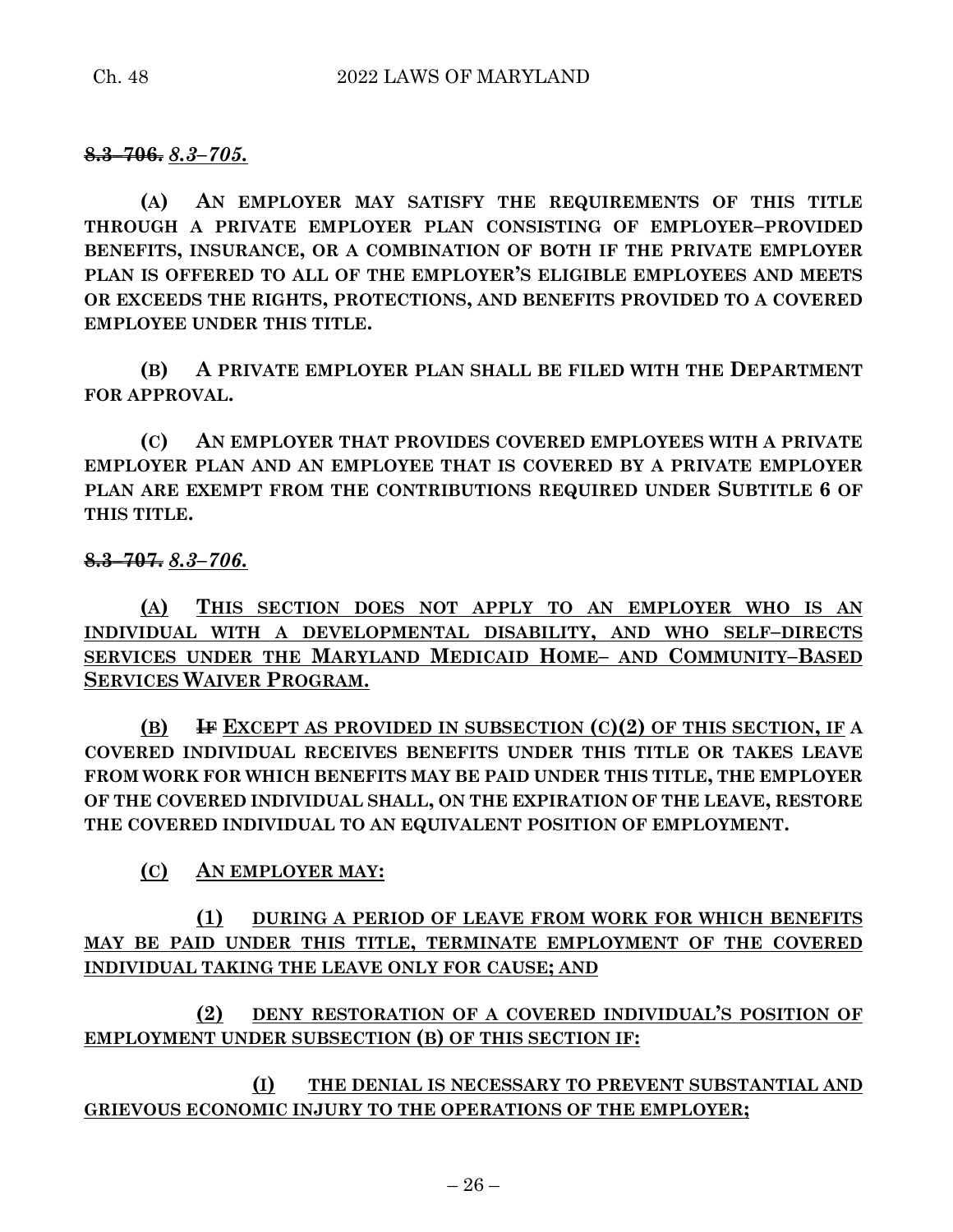**(II) THE EMPLOYER NOTIFIES THE COVERED INDIVIDUAL OF THE INTENT OF THE EMPLOYER TO DENY RESTORATION OF THE COVERED INDIVIDUAL'S POSITION OF EMPLOYMENT AT THE TIME THE EMPLOYER DETERMINES THE ECONOMIC INJURY WOULD OCCUR; AND**

**(III) IF THE LEAVE HAS ALREADY BEGUN IN A CASE OF LEAVE FROM WORK FOR WHICH BENEFITS MAY BE PAID UNDER THIS TITLE, THE COVERED INDIVIDUAL ELECTS NOT TO RETURN TO EMPLOYMENT AFTER RECEIVING NOTICE OF THE EMPLOYER'S INTENTION TO DENY RESTORATION OF THE COVERED INDIVIDUAL'S POSITION OF EMPLOYMENT.**

**8.3–708.** *8.3–707.*

**IF A COVERED INDIVIDUAL IS RECEIVING BENEFITS UNDER THIS TITLE OR IS TAKING LEAVE FOR WHICH BENEFITS MAY BE PAID UNDER THIS TITLE, THE EMPLOYER OF THE COVERED INDIVIDUAL SHALL CONTINUE ANY EMPLOYMENT HEALTH BENEFITS IN THE SAME MANNER AS REQUIRED UNDER TITLE 3, SUBTITLE 12 OF THIS ARTICLE MAINTENANCE OF HEALTH BENEFITS IN THE FEDERAL FAMILY AND MEDICAL LEAVE ACT FOR THE TIME PERIOD THAT THE COVERED INDIVIDUAL IS ABSENT FROM WORK OR RECEIVING BENEFITS UNDER THIS TITLE.**

**SUBTITLE 8. NOTICE TO EMPLOYEES.**

**8.3–801.**

**(A) AN EMPLOYER SHALL PROVIDE WRITTEN NOTICE TO EACH EMPLOYEE OF THE RIGHTS AND DUTIES OF AN EMPLOYEE UNDER THIS TITLE AT THE TIME OF HIRE AND ANNUALLY THEREAFTER.**

**(B) (1) WHEN AN EMPLOYEE REQUESTS LEAVE UNDER THIS TITLE, OR WHEN AN EMPLOYER KNOWS THAT AN EMPLOYEE'S LEAVE MAY BE FOR A REASON UNDER § 8.3–302 OF THIS TITLE, THE EMPLOYER SHALL NOTIFY THE EMPLOYEE OF THE EMPLOYEE'S ELIGIBILITY TO TAKE LEAVE FOR WHICH BENEFITS MAY BE PAID UNDER THIS TITLE WITHIN 5 BUSINESS DAYS.**

**(2) THE NOTICE PROVIDED UNDER PARAGRAPH (1) OF THIS SUBSECTION SHALL INCLUDE:**

**(I) THE RIGHT OF AN ELIGIBLE EMPLOYEE TO RECEIVE PROGRAM BENEFITS UNDER THIS TITLE;**

**(II) THE PROCEDURE FOR FILING A CLAIM FOR BENEFITS;**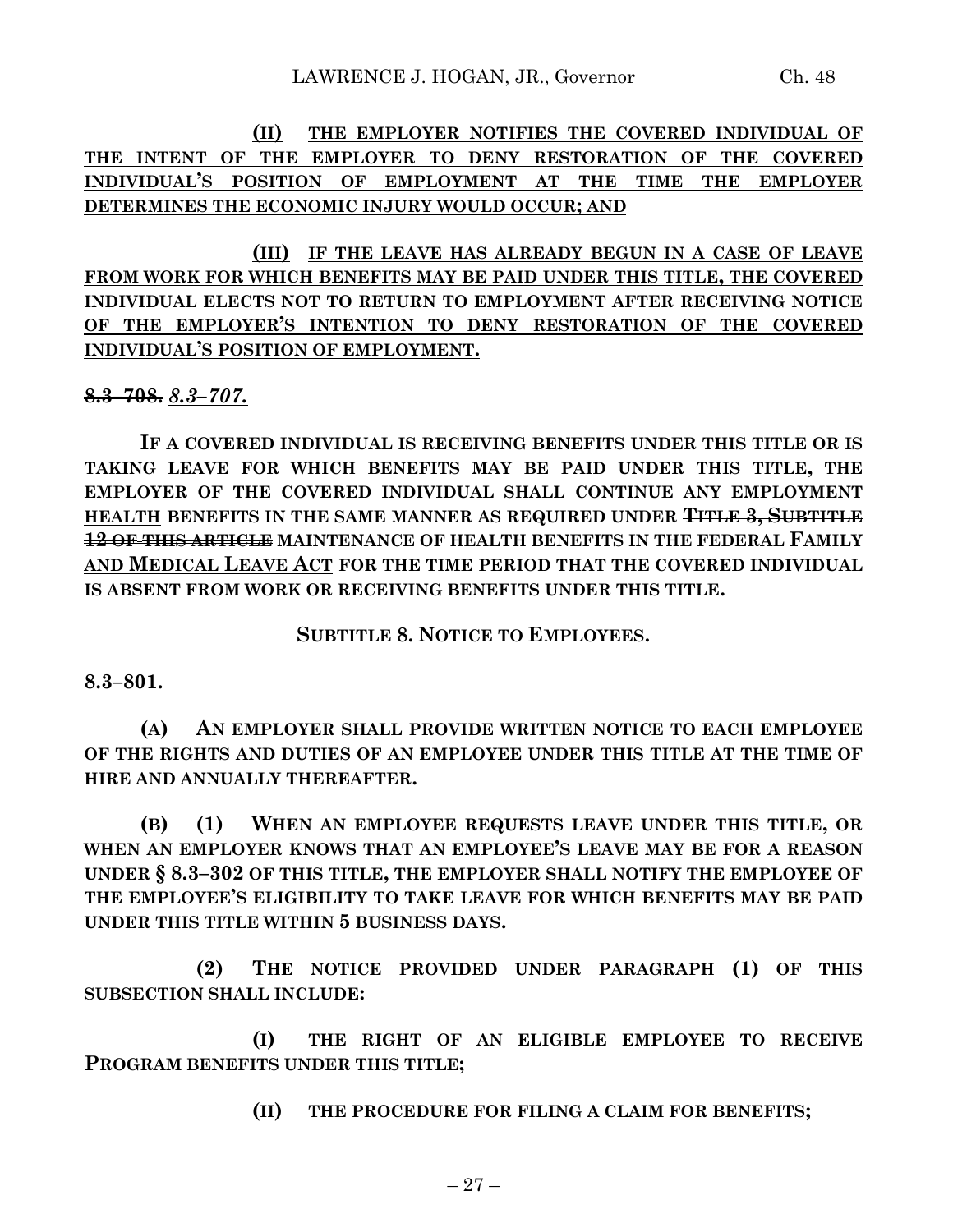**(III) AN ELIGIBLE EMPLOYEE'S RESPONSIBILITIES WITH RESPECT TO PROVIDING NOTIFICATION PRIOR TO THE COMMENCEMENT OF LEAVE AND ANY PENALTIES FOR FAILING TO DO SO;**

**(IV) THE RIGHT OF AN EMPLOYEE TO FILE A COMPLAINT FOR ALLEGED VIOLATIONS OF THIS TITLE;**

**(V) THE RIGHT OF AN ELIGIBLE EMPLOYEE TO JOB PROTECTION; AND**

**(VI) A DESCRIPTION OF THE PROHIBITED ACTS, PENALTIES, AND COMPLAINT PROCEDURES UNDER SUBTITLE 9 OF THIS TITLE.**

**(C)** *(1) THE DEPARTMENT SHALL DEVELOP STANDARD NOTICES FOR AN EMPLOYER TO USE UNDER THIS SUBTITLE.*

*(2)* **THE NOTICES REQUIRED UNDER THIS SUBTITLE SHALL BE PROVIDED IN ACCORDANCE WITH REGULATIONS ADOPTED BY THE SECRETARY.**

**SUBTITLE 9. PROHIBITED ACTS; PENALTIES.**

**8.3–901.**

**(A) IF AN INDIVIDUAL WILLFULLY MAKES A FALSE STATEMENT OR MISREPRESENTATION REGARDING A MATERIAL FACT OR WILLFULLY FAILS TO REPORT A MATERIAL FACT TO OBTAIN BENEFITS UNDER THIS TITLE, THE INDIVIDUAL IS DISQUALIFIED FROM RECEIVING BENEFITS FOR 1 YEAR.**

**(B) IF AN EMPLOYER WILLFULLY MAKES OR CAUSES TO BE MADE A FALSE STATEMENT OR WILLFULLY FAILS TO REPORT A MATERIAL FACT REGARDING A CLAIM FOR BENEFITS BY AN EMPLOYEE, THE EMPLOYER IS SUBJECT TO A CIVIL PENALTY OF UP TO \$1,000 FOR EACH OCCURRENCE.**

**(C) AN EMPLOYER MAY NOT WILLFULLY:**

**(1) FAIL OR REFUSE TO PAY CONTRIBUTIONS TO THE FUND; OR** 

**(2) TAKE DEDUCTIONS FROM THE WAGES OF AN EMPLOYEE TO PAY ANY PORTION OF THE EMPLOYER CONTRIBUTIONS DUE FROM THE EMPLOYER.**

**8.3–902.**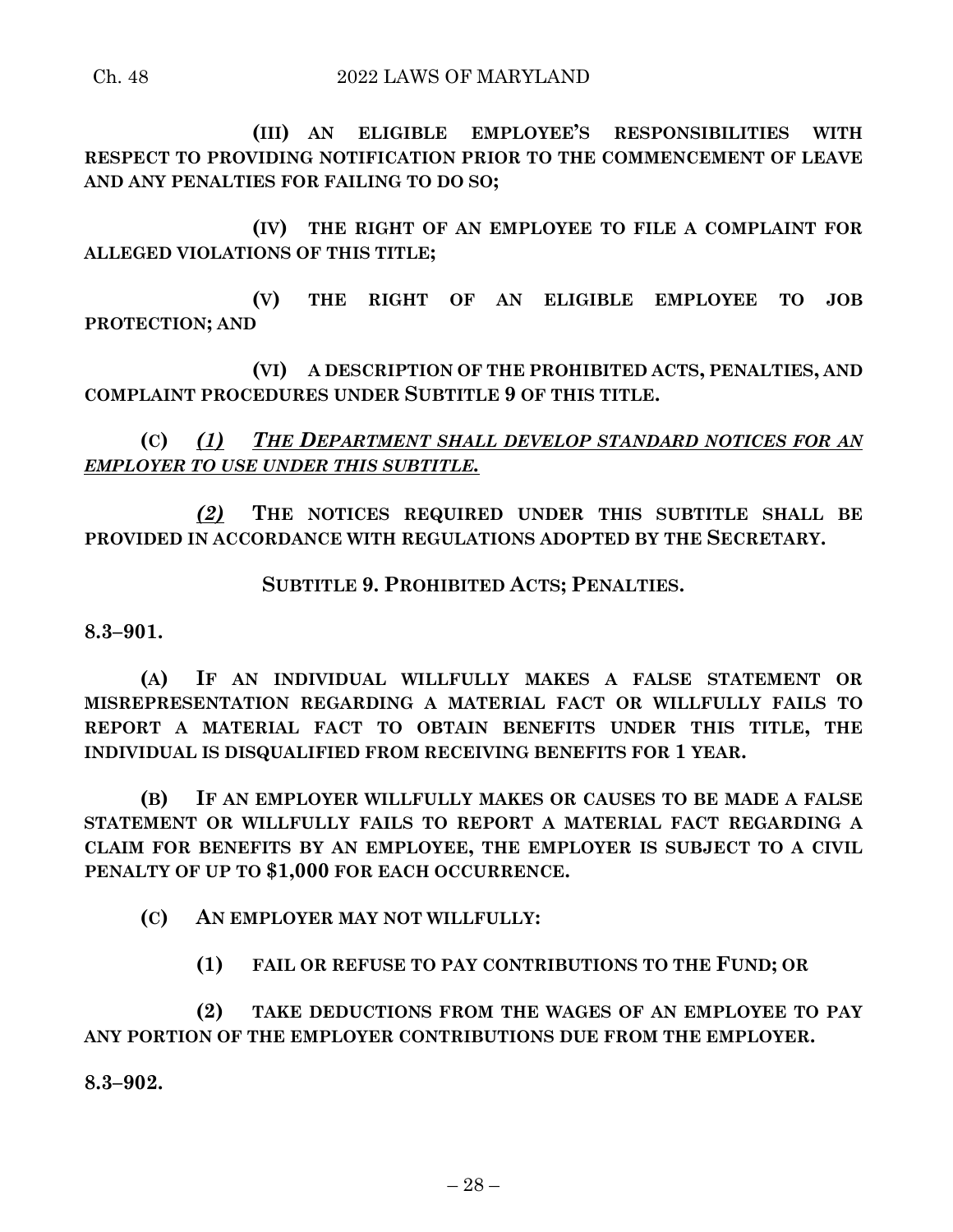**(A) THE DEPARTMENT MAY SEEK REPAYMENT OF BENEFITS FROM AN INDIVIDUAL WHO RECEIVED BENEFITS UNDER THIS TITLE IF:**

**(1) THE BENEFITS WERE PAID ERRONEOUSLY OR AS A RESULT OF WILLFUL MISREPRESENTATION BY THE INDIVIDUAL; OR**

**(2) A CLAIM FOR BENEFITS UNDER THIS TITLE IS REJECTED AFTER THE BENEFITS WERE PAID.**

**(B) THE SECRETARY MAY WAIVE IN WHOLE OR IN PART THE REPAYMENT OF BENEFITS UNDER SUBSECTION (A) OF THIS SECTION IF:**

**(1) THE ERROR IN PAYMENT WAS NOT DUE TO ANY FALSE STATEMENT, NONDISCLOSURE OF MATERIAL FACT, OR MISREPRESENTATION BY A COVERED INDIVIDUAL; OR**

**(2) THE REPAYMENT WOULD BE AGAINST EQUITY AND GOOD CONSCIENCE OR ADMINISTRATIVE EFFICIENCY.**

## **8.3–903.**

**IF AN EMPLOYER FAILS TO PAY THE CONTRIBUTIONS DUE TO THE FUND, THE SECRETARY MAY, IN ACCORDANCE WITH § 8.3–404 OF THIS TITLE:**

**(1) ASSESS THE AMOUNT OF CONTRIBUTIONS AND INTEREST DUE;**

**(2) MAKE AN ADDITIONAL ASSESSMENT IN AN AMOUNT NOT TO EXCEED TWO TIMES THE CONTRIBUTIONS WITHHELD, AS A PENALTY FOR FAILURE TO PAY THE CONTRIBUTIONS DUE; AND**

**(3) ORDER AN AUDIT OF THE EMPLOYER FOR THE IMMEDIATELY FOLLOWING FISCAL YEAR TO INVESTIGATE AND DETERMINE COMPLIANCE WITH THIS TITLE AND TITLES 3, 8, AND 9 OF THIS ARTICLE.**

## **8.3–904.**

**A PERSON MAY NOT DISCHARGE, DEMOTE, OR OTHERWISE DISCRIMINATE OR TAKE ADVERSE ACTION AGAINST A COVERED INDIVIDUAL BECAUSE THE COVERED INDIVIDUAL HAS:**

**(1) FILED FOR, APPLIED FOR, OR RECEIVED BENEFITS, OR TAKEN FAMILY OR MEDICAL LEAVE FOR WHICH BENEFITS MAY BE PAID UNDER THIS TITLE;**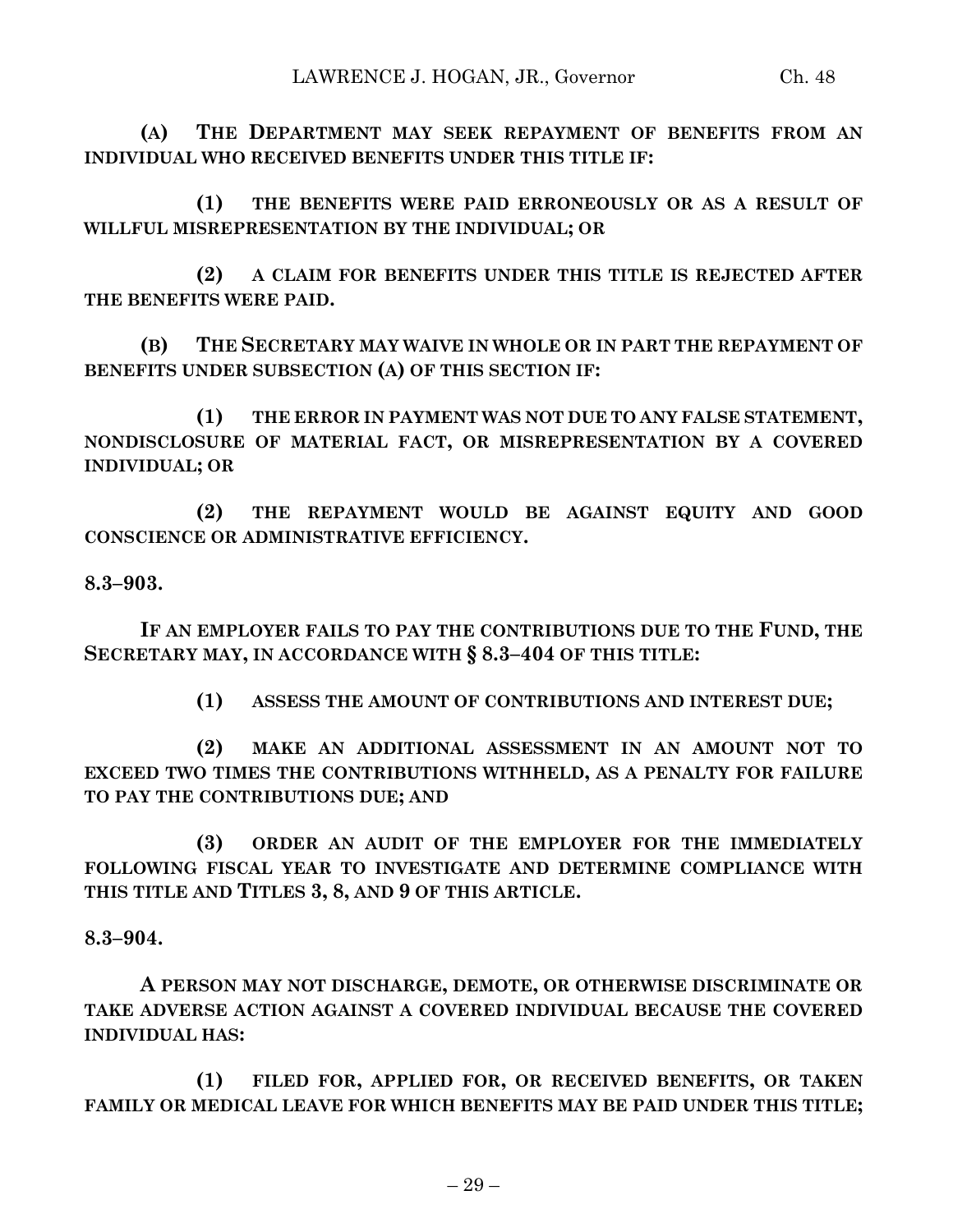## Ch. 48 2022 LAWS OF MARYLAND

**(2) INQUIRED ABOUT THE RIGHTS AND RESPONSIBILITIES UNDER THIS TITLE;**

**(3) COMMUNICATED TO THE PERSON AN INTENT TO FILE A CLAIM, A COMPLAINT, OR AN APPEAL UNDER THIS TITLE; OR**

**(4) TESTIFIED OR INTENDS TO TESTIFY OR OTHERWISE HAS ASSISTED IN A PROCEEDING UNDER THIS TITLE.**

## **8.3–905.**

**(A) (1) AN EMPLOYEE ALLEGING A VIOLATION OF THIS SUBTITLE MAY FILE A COMPLAINT WITH THE SECRETARY TO RECOVER LOST WAGES AND DAMAGES EQUAL TO THE AMOUNT OF WAGES, SALARY, EMPLOYMENT BENEFITS, OR OTHER COMPENSATION DENIED OR LOST, AND APPROPRIATE PUNITIVE DAMAGES.**

**(2) A COMPLAINT UNDER THIS SUBSECTION MAY ALSO SEEK APPROPRIATE RELIEF INCLUDING REINSTATEMENT OR THE HIRING OF EMPLOYEES WITH OR WITHOUT BACK PAY.**

**(B) THIS SECTION DOES NOT DEPRIVE A PRIVATE RIGHT OR CAUSE OF ACTION TO ANY EMPLOYEE FOR VIOLATIONS OF § 8.3–904 OF THIS SUBTITLE OR § 8.3–707 OF THIS TITLE.**

## **8.3–906.**

**(A) (1) NOTWITHSTANDING ANY ADMINISTRATIVE REMEDY AVAILABLE UNDER § 8.3–905 OF THIS SUBTITLE, AN EMPLOYEE MAY BRING AN ACTION AGAINST AN EMPLOYER FOR VIOLATIONS OF § 8.3–904 OF THIS SUBTITLE OR § 8.3–707 OR § 8.3–708 OF THIS TITLE TO RECOVER LOST WAGES AND DAMAGES EQUAL TO THE AMOUNT OF WAGES, SALARY, EMPLOYMENT BENEFITS, OR OTHER COMPENSATION DENIED OR LOST, AND APPROPRIATE PUNITIVE DAMAGES.**

**(2) AN ACTION UNDER THIS SUBSECTION MAY SEEK INJUNCTIVE AND OTHER APPROPRIATE EQUITABLE RELIEF INCLUDING REINSTATEMENT OR THE HIRING OF EMPLOYEES WITH OR WITHOUT BACK PAY.**

**(B) ON A FINDING THAT AN EMPLOYEE IS ENTITLED TO JUDGMENT IN AN ACTION UNDER SUBSECTION (A) OF THIS SECTION, THE COURT SHALL ALLOW AGAINST THE EMPLOYER REASONABLE ATTORNEY'S FEES AND OTHER COSTS.**

**(A) IF AN EMPLOYEE BELIEVES THAT AN EMPLOYER HAS VIOLATED THIS TITLE, THE EMPLOYEE MAY FILE A WRITTEN COMPLAINT WITH THE SECRETARY.**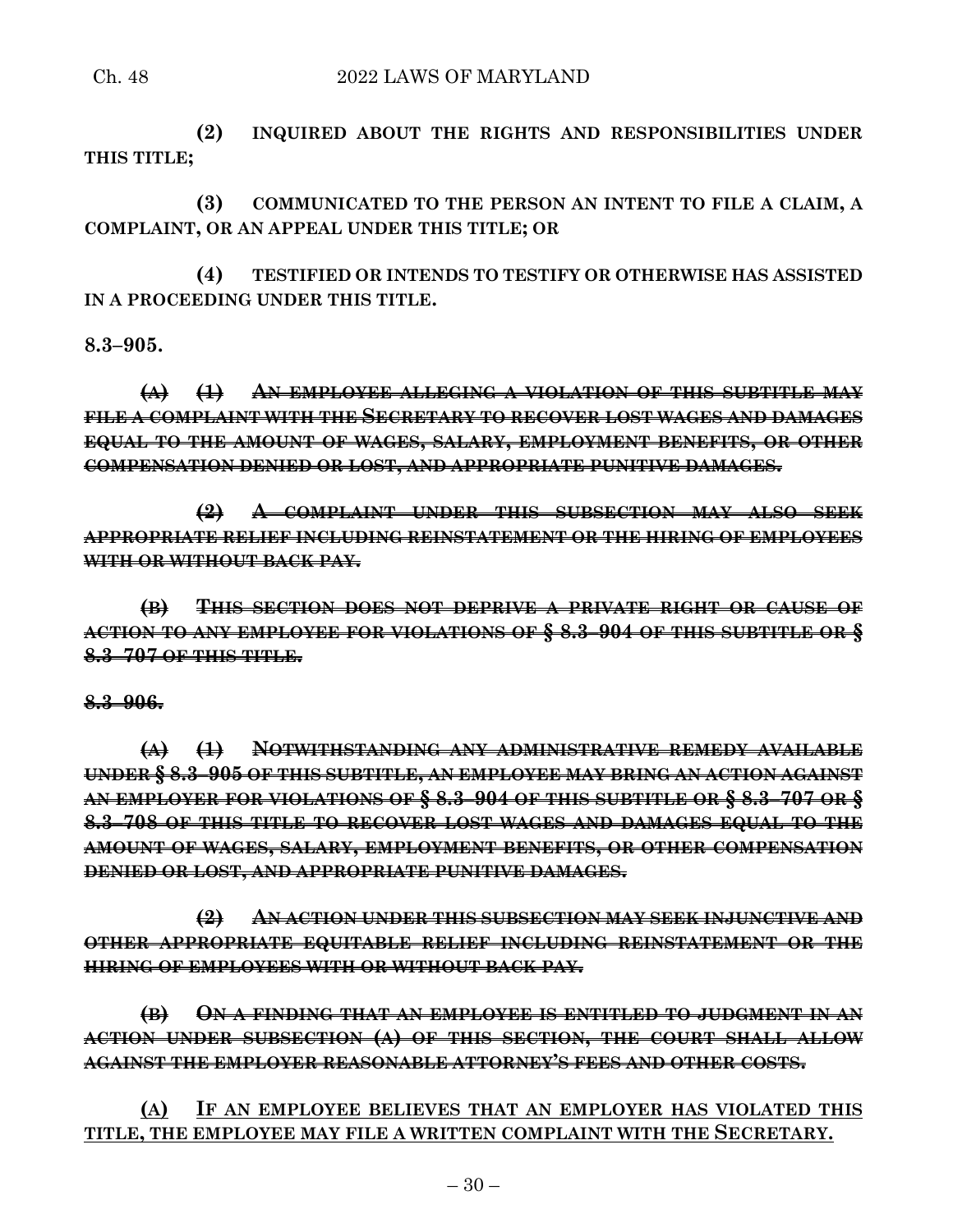## **(B) (1) WITHIN 90 DAYS AFTER THE RECEIPT OF A WRITTEN COMPLAINT, THE SECRETARY SHALL CONDUCT AN INVESTIGATION AND ATTEMPT TO RESOLVE THE ISSUE INFORMALLY THROUGH MEDIATION.**

**(2) (I) IF THE SECRETARY IS UNABLE TO RESOLVE AN ISSUE THROUGH MEDIATION DURING THE PERIOD STATED IN PARAGRAPH (1) OF THIS SUBSECTION AND THE SECRETARY DETERMINES THAT AN EMPLOYER HAS VIOLATED THIS SUBTITLE, THE SECRETARY SHALL ISSUE AN ORDER.**

**(II) AN ORDER ISSUED UNDER SUBPARAGRAPH (I) OF THIS PARAGRAPH:**

**1. SHALL DESCRIBE THE VIOLATION;**

**2. SHALL DIRECT, IF APPROPRIATE, THE RECOVERY OF LOST WAGES AND DAMAGES EQUAL TO THE AMOUNT OF WAGES, SALARY, EMPLOYMENT BENEFITS, OR OTHER COMPENSATION DENIED OR LOST, AND ANY ACTUAL ECONOMIC DAMAGES;**

**3. MAY, IN THE SECRETARY'S DISCRETION, SEEK REINSTATEMENT OR THE HIRING OF EMPLOYEES WITH OR WITHOUT BACK PAY; AND**

**4. MAY, IN THE COMMISSIONER'S DISCRETION, ASSESS A CIVIL PENALTY OF UP TO \$1,000 FOR EACH EMPLOYEE FOR WHOM THE EMPLOYER IS NOT IN COMPLIANCE WITH THIS TITLE.**

**(3) THE ACTIONS TAKEN UNDER PARAGRAPHS (1) AND (2) OF THIS SUBSECTION ARE SUBJECT TO THE HEARING AND NOTICE REQUIREMENTS OF TITLE 10, SUBTITLE 2 OF THE STATE GOVERNMENT ARTICLE.**

**(C) (1) WITHIN 30 DAYS AFTER THE SECRETARY ISSUES AN ORDER, AN EMPLOYER SHALL COMPLY WITH THE ORDER.**

**(2) IF AN EMPLOYER DOES NOT COMPLY WITH AN ORDER WITHIN THE TIME PERIOD STATED IN PARAGRAPH (1) OF THIS SUBSECTION:**

**(I) THE SECRETARY MAY:**

**1. WITH THE WRITTEN CONSENT OF THE EMPLOYEE, ASK THE ATTORNEY GENERAL TO BRING AN ACTION ON BEHALF OF THE EMPLOYEE IN THE COUNTY WHERE THE EMPLOYER IS LOCATED; OR**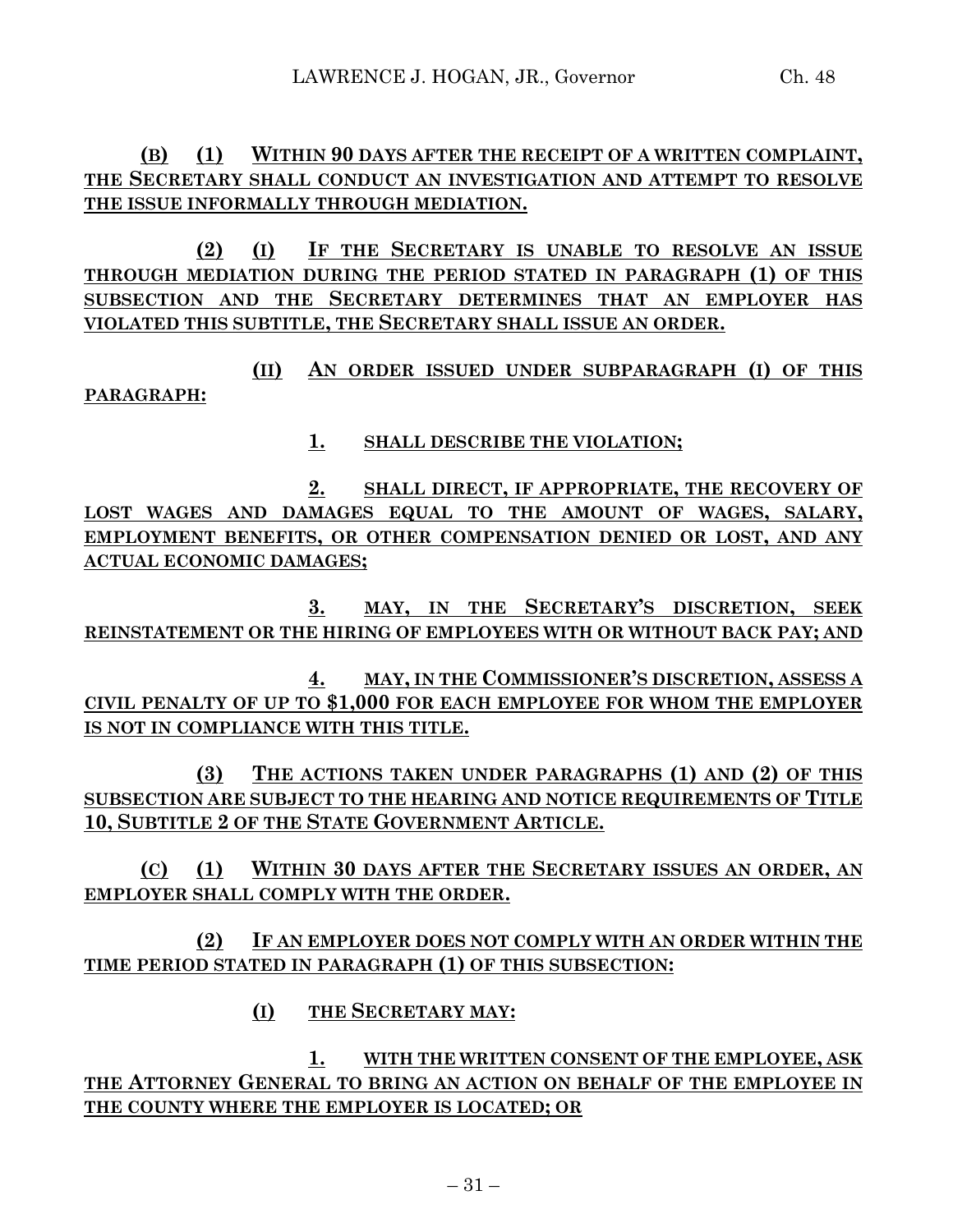## **2. BRING AN ACTION TO ENFORCE THE ORDER FOR THE CIVIL PENALTY IN THE COUNTY WHERE THE EMPLOYER IS LOCATED; AND**

# **(II) WITHIN 3 YEARS AFTER THE DATE OF THE ORDER, AN EMPLOYEE MAY BRING A CIVIL ACTION TO ENFORCE THE ORDER IN THE COUNTY WHERE THE EMPLOYER IS LOCATED.**

**(3) IF AN EMPLOYEE PREVAILS IN AN ACTION BROUGHT UNDER PARAGRAPH (2)(II) OF THIS SUBSECTION TO ENFORCE AN ORDER, THE COURT MAY AWARD:**

## **(I) THREE TIMES THE VALUE OF THE EMPLOYEE'S LOST WAGES AND DAMAGES EQUAL TO THE AMOUNT OF WAGES, SALARY, EMPLOYMENT BENEFITS, OR OTHER COMPENSATION DENIED OR LOST;**

# **(II) PUNITIVE DAMAGES IN AN AMOUNT TO BE DETERMINED BY**

**THE COURT;**

- **(III) REASONABLE COUNSEL FEES AND OTHER COSTS;**
- **(IV) INJUNCTIVE RELIEF, IF APPROPRIATE; AND**
- **(V) ANY OTHER RELIEF THAT THE COURT DEEMS**

## **APPROPRIATE.**

## **8.3–907. 8.3–906.**

**(A) (1) THE SECRETARY SHALL ESTABLISH A SYSTEM FOR APPEALS BY COVERED INDIVIDUALS IN THE CASE OF DENIAL OF BENEFITS UNDER THIS TITLE.**

**(2) THE SECRETARY MAY USE THE PROCEDURES UNDER § 8–806 OF THIS ARTICLE FOR THE SYSTEM REQUIRED UNDER PARAGRAPH (1) OF THIS SUBSECTION.**

**(B) JUDICIAL REVIEW OF ANY DECISION WITH RESPECT TO BENEFITS UNDER THIS TITLE SHALL BE ALLOWED IN A COURT OF COMPETENT JURISDICTION AFTER AN AGGRIEVED PARTY HAS EXHAUSTED ALL ADMINISTRATIVE REMEDIES ESTABLISHED BY THE SECRETARY UNDER THIS TITLE.**

**(C) THE SECRETARY SHALL IMPLEMENT PROCEDURES TO ENSURE CONFIDENTIALITY OF ALL INFORMATION RELATED TO ANY CLAIMS FILED OR APPEALS TAKEN TO THE MAXIMUM EXTENT ALLOWED BY LAW.**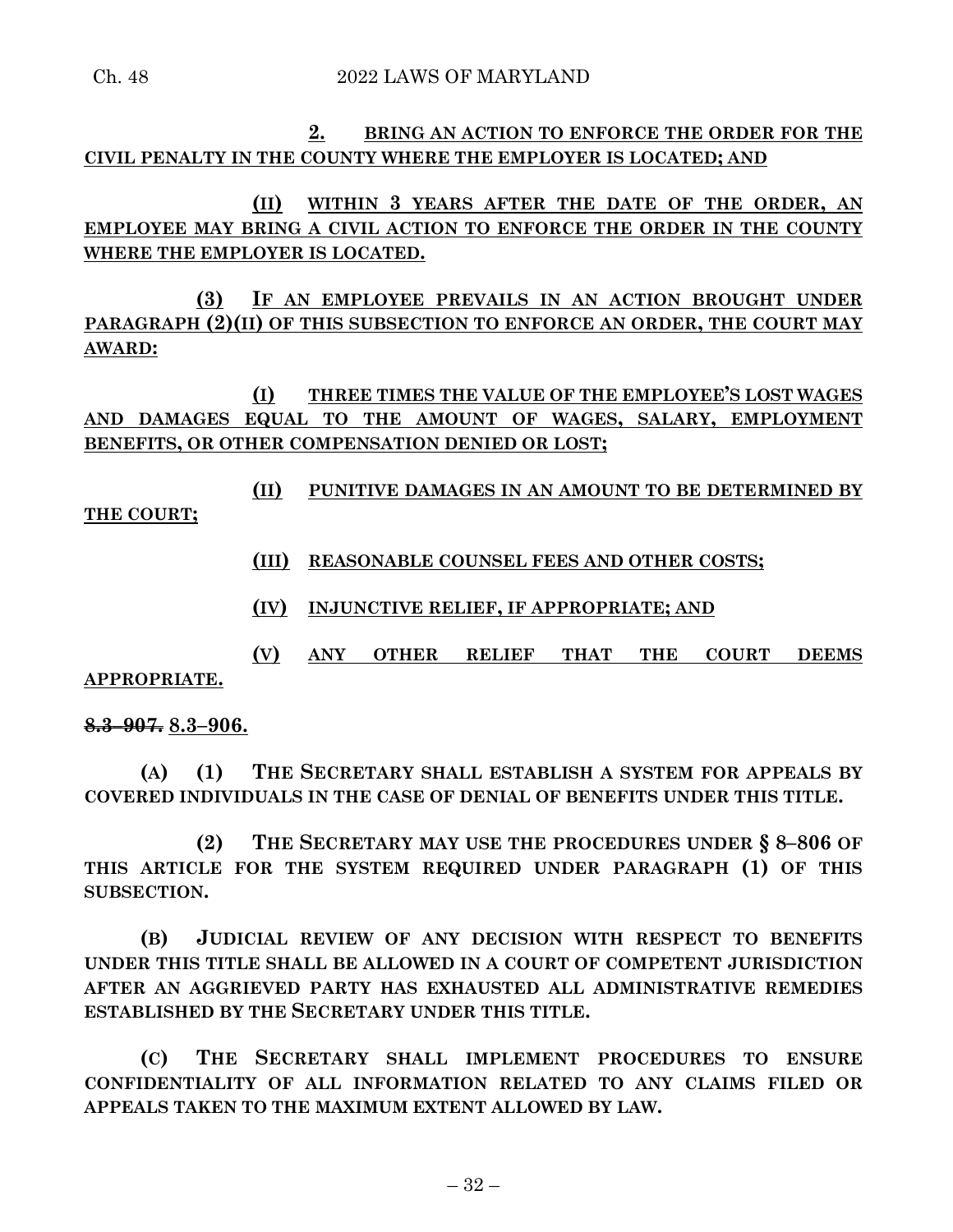## **SUBTITLE 10. SHORT TITLE.**

### **8.3–1001.**

# **THIS TITLE MAY BE CITED AS THE MARYLAND FAMILY AND MEDICAL LEAVE INSURANCE PROGRAM.**

#### **Article – State Finance and Procurement**

6–226.

(a) (2) (i) Notwithstanding any other provision of law, and unless inconsistent with a federal law, grant agreement, or other federal requirement or with the terms of a gift or settlement agreement, net interest on all State money allocated by the State Treasurer under this section to special funds or accounts, and otherwise entitled to receive interest earnings, as accounted for by the Comptroller, shall accrue to the General Fund of the State.

(ii) The provisions of subparagraph (i) of this paragraph do not apply to the following funds:

144. the Health Equity Resource Community Reserve Fund;

**[**and**]**

145. the Access to Counsel in Evictions Special Fund**; AND**

**146. THE FAMILY AND MEDICAL LEAVE INSURANCE** 

**FUND**.

SECTION 2. AND BE IT FURTHER ENACTED, That this Act shall be construed to apply only prospectively and may not be applied or interpreted to have any effect on or application to any collective bargaining agreement entered into before the effective date of this Act.

#### SECTION 3. AND BE IT FURTHER ENACTED, That*, notwithstanding § 8.3–601(d) of the Labor and Employment Article, as enacted by Section 1 of this Act,:*

*(a) On or before June 1, 2023, the Secretary of Labor shall set the total rate of contribution and percentage of the total rate of contribution to be paid by employees of employers and employers with 15 or more employees that is set under § 8.3–601(d) under § 8–601(a) of the Labor and Employment Article, as enacted by Section 1 of this Act, on or before June 1, 2023, shall be effective October 1, 2023.*

*(b) The rate and percentages set under subsection (a) of this section shall be:*

*(1) based on the study required under Section 11(2) of this Act; and*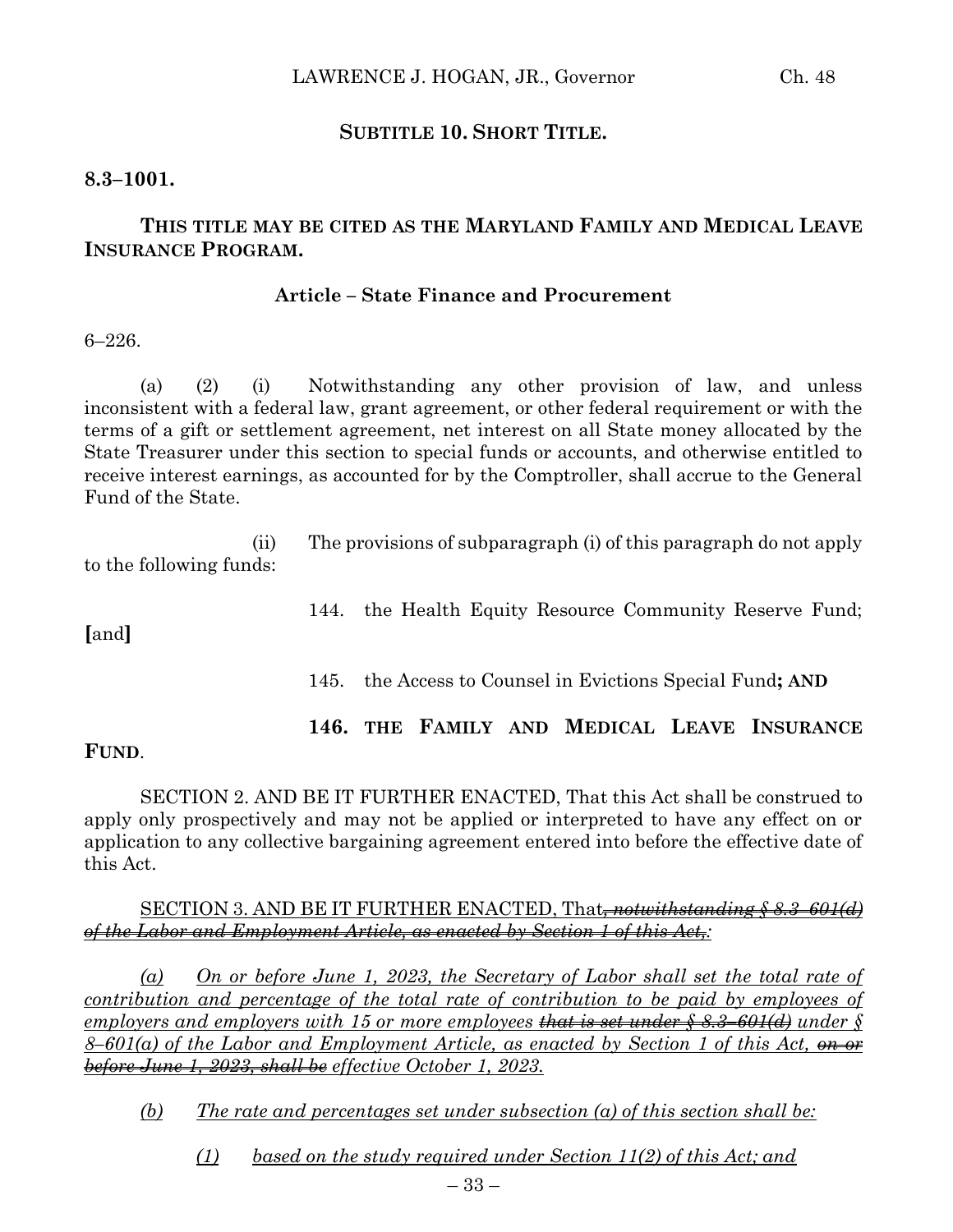## *(2) in effect from October 1, 2023, through December 31, 2023 2025, both inclusive.*

*SECTION 4. AND BE IT FURTHER ENACTED, That*, on or before January 1, 2023, the Maryland Department of Labor shall report to the Senate Finance Committee and the House Economic Matters Committee, in accordance with § 2–1257 of the State Government Article, on whether a covered employee using benefits under the Maryland Family and Medical Leave Insurance Program established under § 8.3–301 of the Labor and Employment Article, as enacted by Section 1 of this Act, is also eligible for Unemployment Insurance Benefits under Title 8 of the Labor and Employment Article and the effect that dual eligibility has on employer ratings.

SECTION 4. *5.* AND BE IT FURTHER ENACTED, That the Maryland Department of Labor shall:

(1) conduct an actuarial study on the cost to:

(i) maintain the solvency of the Family and Medical Leave Insurance Fund established under § 8.3–501 of the Labor and Employment Article, as enacted by Section 1 of this Act, to pay the benefits to covered individuals under the Maryland Family and Medical Leave Insurance Program established under § 8.3–301 of the Labor and Employment Article, as enacted by Section 1 of this Act; and

 $\overrightarrow{H}$  the State for paying the required contribution for community providers, as described in Section  $\frac{5}{7}$  of this Act, under § 8.3–601 of the Labor and Employment Article, as enacted by Section 1 of this Act; and

(2) on or before October 1, 2022, report the actuary's findings and recommendations to the Senate Finance Committee and the House Economic Matters Committee, in accordance with § 2–1257 of the State Government Article.

SECTION 5. *6.* AND BE IT FURTHER ENACTED, That *the Department of Legislative Services shall:*

*(1) contract with a consultant to study and make recommendations regarding the capability and capacity of the Maryland Department of Labor to implement and administer the Family and Medical Leave Insurance Program under Title 8.3 of the Labor and Employment Article, as enacted by Section 1 of this Act, including recommendations regarding any additional resources needed by the Department to meet future demands of the Program, such as operating budget appropriations, staff, contracting authority, and pay increases; and*

*(2) on or before October 1, 2022, report the consultant's findings and recommendations to the Governor and, in accordance with § 2–1257 of the State Government Article, the General Assembly.*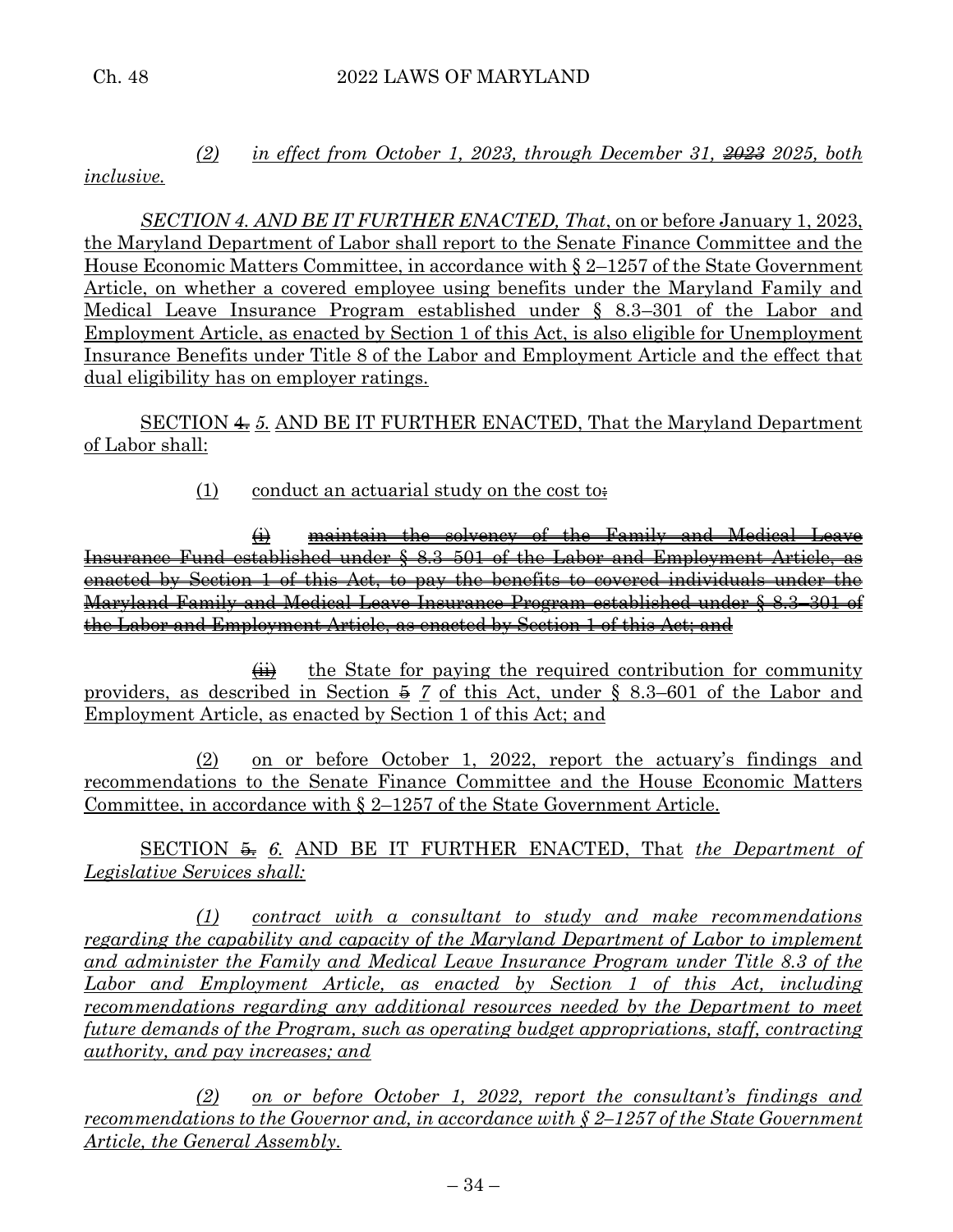*SECTION 7. AND BE IT FURTHER ENACTED, That* it is the intent of the General Assembly that the State pay the required contribution under § 8.3–601 of the Labor and Employment Article, as enacted by Section 1 of this Act, to the Family and Medical Leave Insurance Fund established under § 8.3–501 of the Labor and Employment Article, as enacted by Section 1 of this Act, for employers that are community providers that are community–based agencies or programs funded by the Behavioral Health Administration, the Developmental Disabilitites Administration, or the Medical Care Programs Administration to serve individuals with mental disorders, substance–related disorders, or a combination of those disorders or developmental disabilities.

SECTION  $\frac{5}{2}$ ,  $\frac{6}{2}$ ,  $\frac{8}{2}$ . AND BE IT FURTHER ENACTED, That, if a covered employee makes an hourly wage that is less than \$15.00 an hour, it is the intent of the General Assembly that the State pay the covered employee's required contribution under § 8.3–601 of the Labor and Employment Article, as enacted by Section 1 of this Act, to the Family and Medical Leave Insurance Fund established under § 8.3–501 of the Labor and Employment Article, as enacted by Section 1 of this Act.

SECTION  $\epsilon$ ,  $\epsilon$ ,  $\epsilon$ ,  $\epsilon$ , AND BE IT FURTHER ENACTED, That Section  $\epsilon$   $\epsilon$   $\epsilon$   $\delta$  of this Act shall remain effective for a period of 3 years and 6 months and, at the end of June 30, 2026, Section 5 6 *8* of this Act, with no further action required by the General Assembly, shall be abrogated and of no further force and effect.

SECTION  $\frac{2}{\sqrt{3}} \cdot \frac{4}{\sqrt{3}} \cdot \frac{4}{\sqrt{3}}$  AND BE IT FURTHER ENACTED, That, on or before October  $\frac{1}{2022}$  June 1, 2023, the Secretary of Labor shall adopt regulations as required under § 8.3–403 of the Labor and Employment Article, as enacted by Section 1 of this Act.

*SECTION 11. AND BE IT FURTHER ENACTED, That, on or before December 1, 2022, the Secretary of Labor shall:*

*(1) conduct the cost analysis described in § 8.3–601(b) of the Labor and Employment Article, as enacted by Section 1 of this Act;* 

*(2) conduct the study and make recommendations as described in § 8.3–601(c) of the Labor and Employment Article, as enacted by Section 1 of this Act; and*

*(3) report the findings and recommendations to the Senate Finance Committee, the House Economic Matters Committee, and the Joint Committee on Administrative, Executive, and Legislative Review in accordance with § 2–1257 of the State Government Article.*

SECTION <del>8. 9. 11.</del> 12. AND BE IT FURTHER ENACTED, That Sections 1, 5 7, and  $768$ , and  $810$  of this Act shall take effect January 1, 2023.

SECTION  $\triangleq \Theta$   $\triangleq \Theta$   $\triangleq \Theta$  *13.* AND BE IT FURTHER ENACTED, That, except as provided in Section 8 9. *11 12* of this Act, this Act shall take effect June 1, 2022.